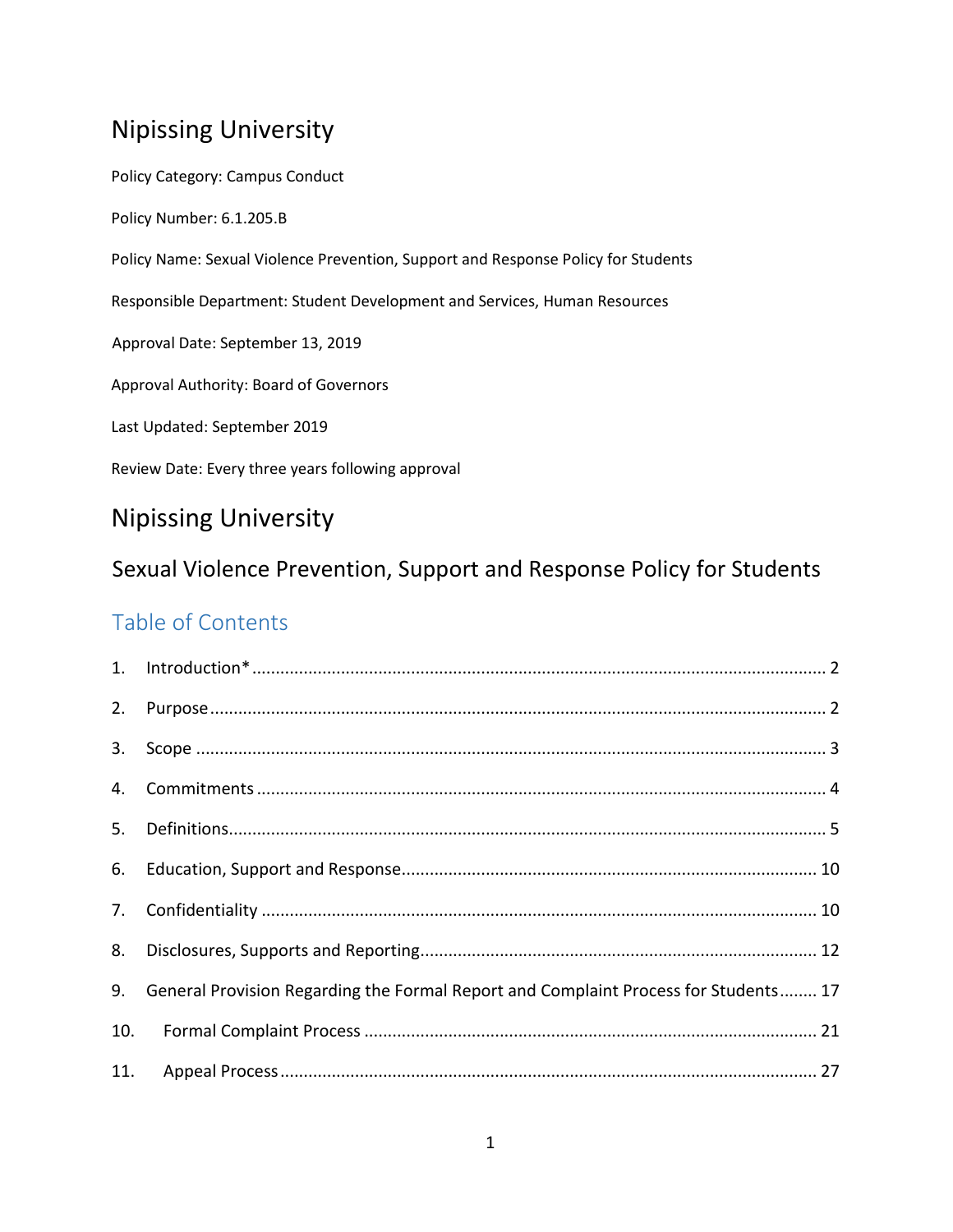# <span id="page-1-0"></span>1. Introduction\*

- 1.1. Nipissing University is committed to creating and maintaining a safe educational and working environment for its students, faculty, staff and visitors to campus. The University is not only dedicated to ensuring a safe and respectful environment, but also providing prevention, education, and response efforts to address sexual violence for the campus community. Sexual violence will not be tolerated, and the University is committed to prompt and supportive response to students who disclose sexual violence. Additionally, the University is committed to procedural fairness and fair process for all parties involved in the formal complaint process.
- 1.2. Nipissing University is aware that sexual violence can be experienced by people of all ages, genders and sexualities. The University recognizes the intersection of sexual violence with both discrimination and harassment, on grounds including but not limited to the grounds set out in the *Ontario Human Rights Code*.
- 1.3. Nipissing University recognizes that individuals who have experienced sexual violence may also experience emotional, academic, social and environmental challenges and that students can experience barriers to disclosing, reporting and seeking support and healing. The University will ensure that all incidents of sexual violence that are the subject of a formal report under this Policy are investigated in a fair and impartial manner, and that the appropriate supportive services are put in place to help students who have experienced sexual violence whether or not a formal complaint is made.

\* *Relevant terms are defined in section 5 of this Policy*

# <span id="page-1-1"></span>2. Purpose

- 2.1. The purpose of this Policy is to outline the University's commitment to students in addressing sexual violence in its community through:
	- a) Awareness, education, and prevention training;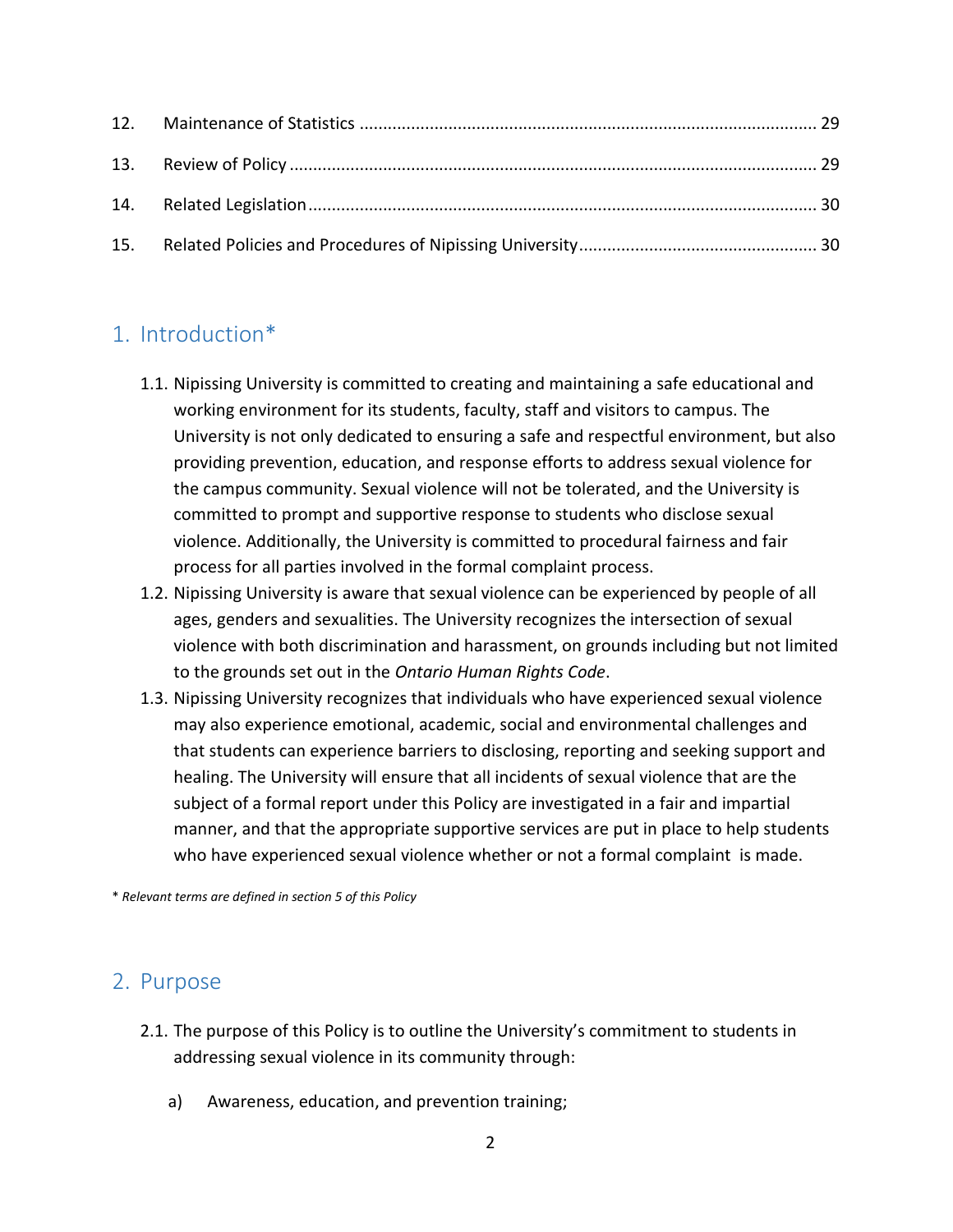- b) Support and response for students who have experienced sexual violence;
- c) Responsive, coordinated, and fair procedures in response to disclosures and formal reports of sexual violence.

## <span id="page-2-0"></span>3. Scope

- 3.1. This Policy outlines response to disclosure and reporting for students of Nipissing University. Response to disclosures and formal reports made by faculty or staff are reported under Nipissing University's Respect in the Workplace Harassment Prevention Policy or the Workplace Violence Prevention Policy, reported to Human Resources.
- 3.2. The disclosure response and formal complaint process outlined in this policy is for currently enrolled students of Nipissing University. Should other members of the University Community disclose sexual violence or wish to file a formal report they must follow the appropriate Human Resources Policies (such as: Nipissing University's Respect in the Workplace Harassment Prevention Policy or the Workplace Prevention Policy). Should any member of the University Community disclose an incident of sexual violence, they may choose to file a formal report under the appropriate policy, however it is not mandatory.
- 3.3. This Policy pertains to sexual violence that may have been perpetrated on a student by any member of the Nipissing University Community, including all students, alumni, employees, faculty, contractors, suppliers of services, volunteers, visitors, and other third parties affiliated with the University related to initiatives, research, or other contractual agreements.
- 3.4. This policy outlines the formal reporting process for students, which includes interim measures that can be implemented at the request of a currently enrolled students who have experienced sexual violence and be applied against any named respondent. In addition, the policy outlines all support options for complainants and students who are named as respondents.
- 3.5. This Policy and its associated procedures do not overrule or replace the criminal justice system or other relevant legislation. All persons have the right to pursue legal proceedings whether or not they choose to proceed with a formal report to the University under this Policy. This Policy does not prevent students who have experienced violence from seeking recourse via criminal or civil proceedings and in some cases there may be compelling reasons to do so. Legal proceedings and findings with regard to sexual violence do not limit or prohibit the ability of the University to act under this Policy, associate procedures, or related policies and procedures of the institution. However, if requested by law enforcement officials to suspend proceedings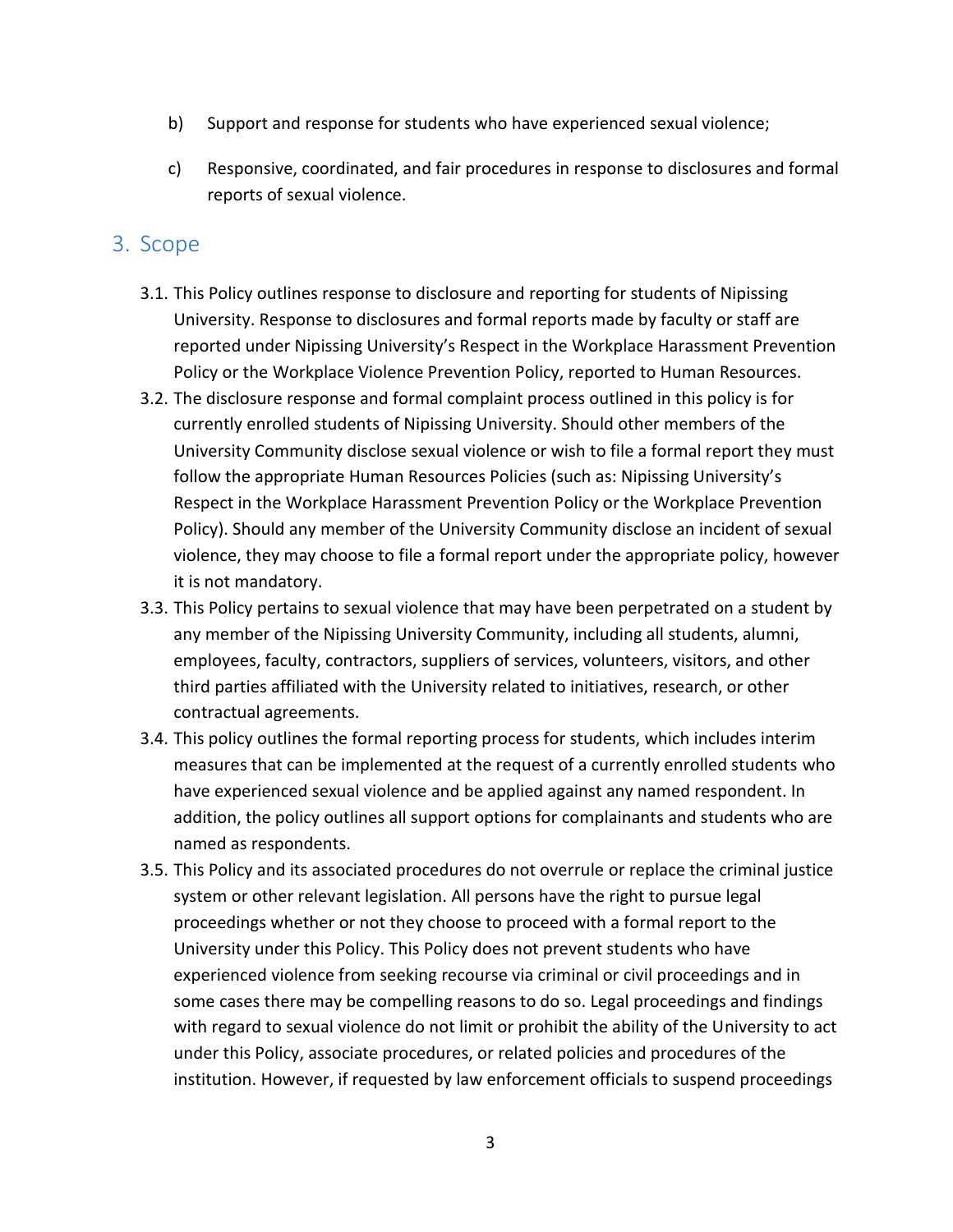under this Policy pending the outcome of a criminal investigation, the University may be obliged to do so.

## <span id="page-3-0"></span>4. Commitments

- 4.1. Nipissing University is a diverse educational community that recognizes the importance of ensuring that efforts focused towards eliminating sexual violence need to be grounded in an appreciation that a student's experience is influenced by a multitude of factors, such as: sex, race, ethnicity, ancestry, language, faith, age, ability, socioeconomic status, sexual orientation and gender identity. The University also acknowledges that some acts of sexual violence are also acts of racism, ableism, sexism, transphobia, or homophobic or gender-based bullying.
- 4.2. Nipissing University realizes the integral role that the institution has in addressing sexual violence, supporting students who have experienced violence, and raising public awareness about sexual violence. The University is committed to creating an environment where it is understood by all that sexual violence is unacceptable, and will not be tolerated in any form. The University is dedicated to implementing ongoing sexual violence awareness, education, and prevention initiatives on campus, including topics such as consent, and supporting students who have experienced violence. The University will support these critical initiatives through the creation of an ongoing Sexual Violence Education and Support Committee, which will advise on campus initiatives relating to sexual violence.
- 4.3. Nipissing University will ensure, to the best of its ability that appropriate procedures are in place to respond to disclosures and reports of sexual violence. Supports and services are always available to all students who have experienced violence whether a formal complaint is filed or not. Pathways to disclosure and reporting are outlined in Section 8.3 of this Policy. Additionally, the University will support members of the University Community who have experience sexual violence, regardless of where or when the violence occurred. All students enrolled at Nipissing University, including those who are on placement, studying at a distance, online or are not physically in North Bay can receive support from the Sexual Violence Prevention and Education Coordinator. All members of the University Community should expect to receive support through the appropriate office if they have experienced sexual violence. Detailed information about on and off campus supports are provided on a dedicated website: [www.nipissingu.ca/sexualviolence](http://www.nipissingu.ca/sexualviolence%20and%20in%20Section%208.5) and in Section 8.5 of this Policy.
- 4.4. Nipissing University is committed to the provision of fair process for all parties and one that respects due process and procedural fairness. Any student member of the University Community who is found to have committed an act of sexual violence shall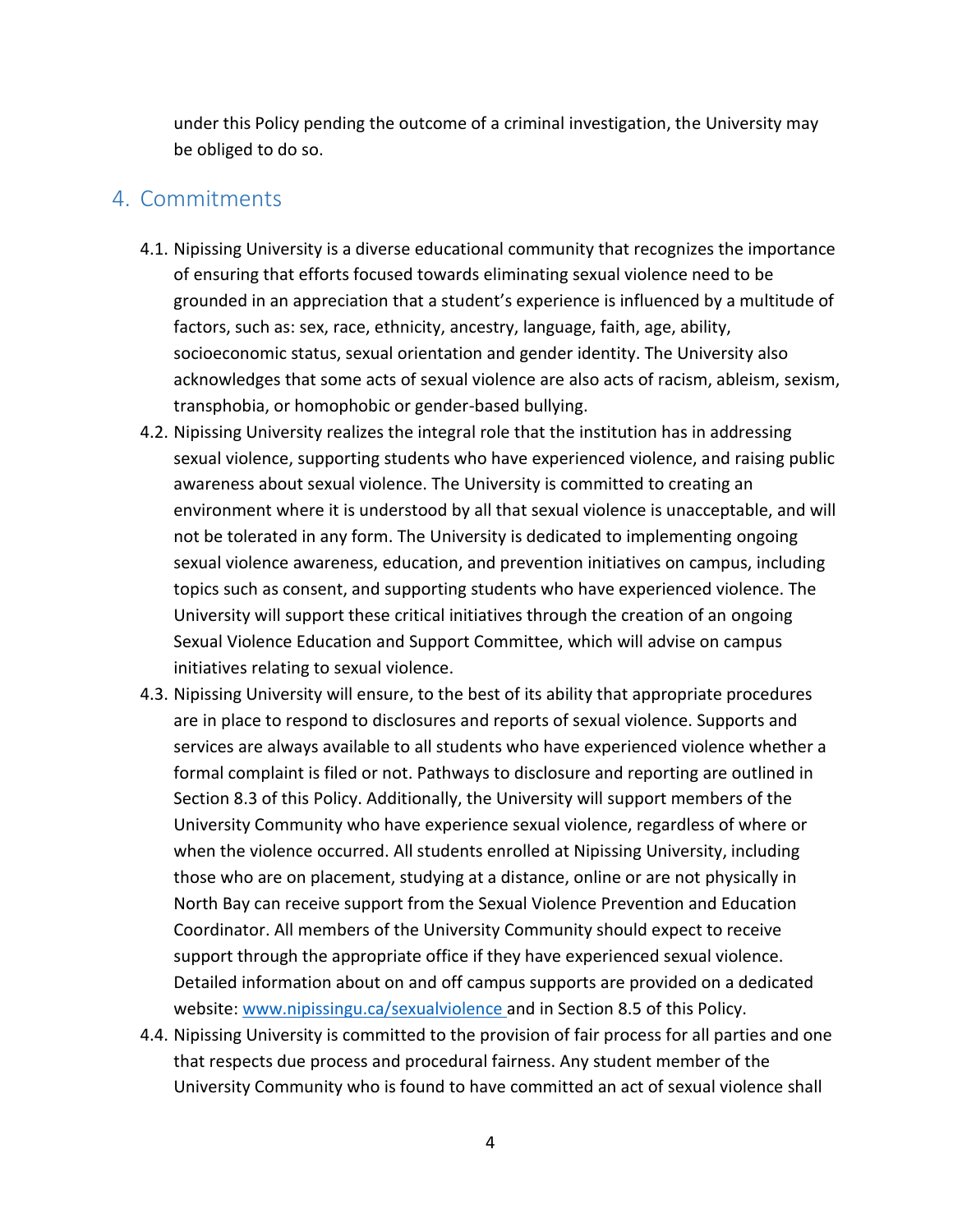be held accountable, under the University's Code of Student Rights and Responsibilities, to the process outlined in this Policy and will be subject to outcomes, up to and including expulsion from academic enrollment and/or termination of student employment.

4.5. Nipissing University is committed to responding to student disclosures and formal complaints of sexual violence fairly and expeditiously.

# <span id="page-4-0"></span>5. Definitions

5.1. The following definitions are applicable in the interpretation of this Policy, as well as to the University Community in developing an understanding of the problem of sexual violence. They are separated into five categories: Nipissing University, Sexual Violence, Reporting Options, Student and Human Rights.

### **a) Nipissing University**

Nipissing University Community: Also referred to as the University Community, means all students, employees, faculty, contractors, suppliers of services, volunteers, visitors, and any other third parties affiliated with the University related to initiatives, research, or other contractual agreements. Under this policy, any member of the University Community can be named as a Respondent in the reporting process. Only currently enrolled Nipissing University students can engage in the reporting process outlined in this policy, all other members of the University Community are to use the appropriate Human Resource Policy, as outlined in Section 3.3.

Complainant: Refers to a person who is making a formal complaint of sexual violence, to the University, under this Policy.

Respondent: Refers to the person, or persons, against whom a formal complaint has been filed with the University under this Policy.

### **b) Sexual Violence**

Sexual Violence: Is any sexual act or act targeting a person's sexuality, gender identity or gender expression, whether the act is physical or psychological in nature, that is committed, threated or attempted against a person without the person's consent. This includes, but is not limited to: sexual assault, sexual harassment, stalking, indecent exposure, voyeurism, degrading sexual imagery, stealthing, distribution of sexual images or video without consent and cyber harassment or cyberstalking of a sexual nature.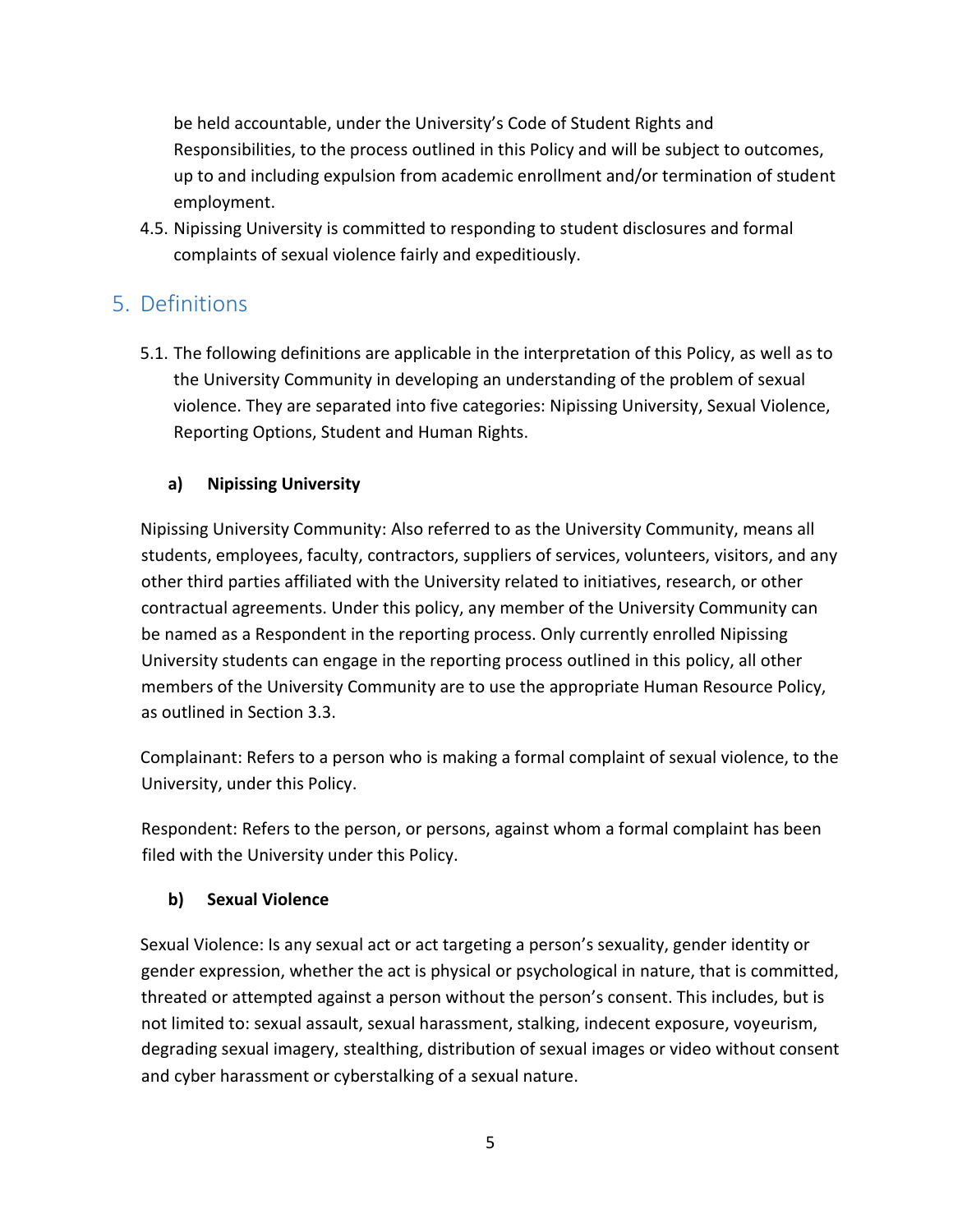Sexual Assault: is any type of unwanted act committed in circumstances of a sexual nature, such that the sexual integrity of a person is violated. This can include any physical contact or behavior that occurs without the explicit consent of the complainant. Sexual assault is characterized by a broad range of behaviours that can include unwanted kissing, touching, fondling, oral or anal sex, intercourse, forms of penetration or any other unwanted contact of a sexual nature.

Sexual Harassment: A form of sexual violence that is described by the Ontario Human Rights Commission sexual harassment means engaging in a course of vexatious comment or conduct against another person where the course of comment or conduct is known or ought reasonably to be known to be unwelcome. This definition also includes making a sexual solicitation or advance where the person making the solicitation or advance is in a position to confer, grant or deny a benefit or advancement to the worker and the person knows or ought reasonably to know that the solicitation or advance is unwelcome. Sexual harassment may include but is not limited to:

- Sexual solicitation and advances (for example, demanding hugs, invading personal space, unnecessary physical contact);
- Implied or expressed promise of reward after complying with a sexually oriented task;
- Implied or expressed threat of repercussions or consequences for refusing to comply with a sexually oriented task;
- A poisoned environment (for example, pornographic images in a public, social or work space or exposure to a learning or working environment involving periodic or frequent sexualized comments or conduct);
- Gender-based harassment (for example, targeting someone based on their gender or for not adhering to binary or stereotypical gender roles).

Intimate and Relationship Violence: Act(s) of violence or abusive behavior in an intimate relationships, such as marriage, domestic partnership, causal or long term dating relationships, sexual relationships or former relationships. The act(s) or violence are used by one partner to gain or maintain control over another partner. Intimate and Relationship violence can include, but is not limited to: physical violence, sexual violence, emotional violence, psychological violence, spiritual violence, economic violence, and/or controlling of movements and social contacts.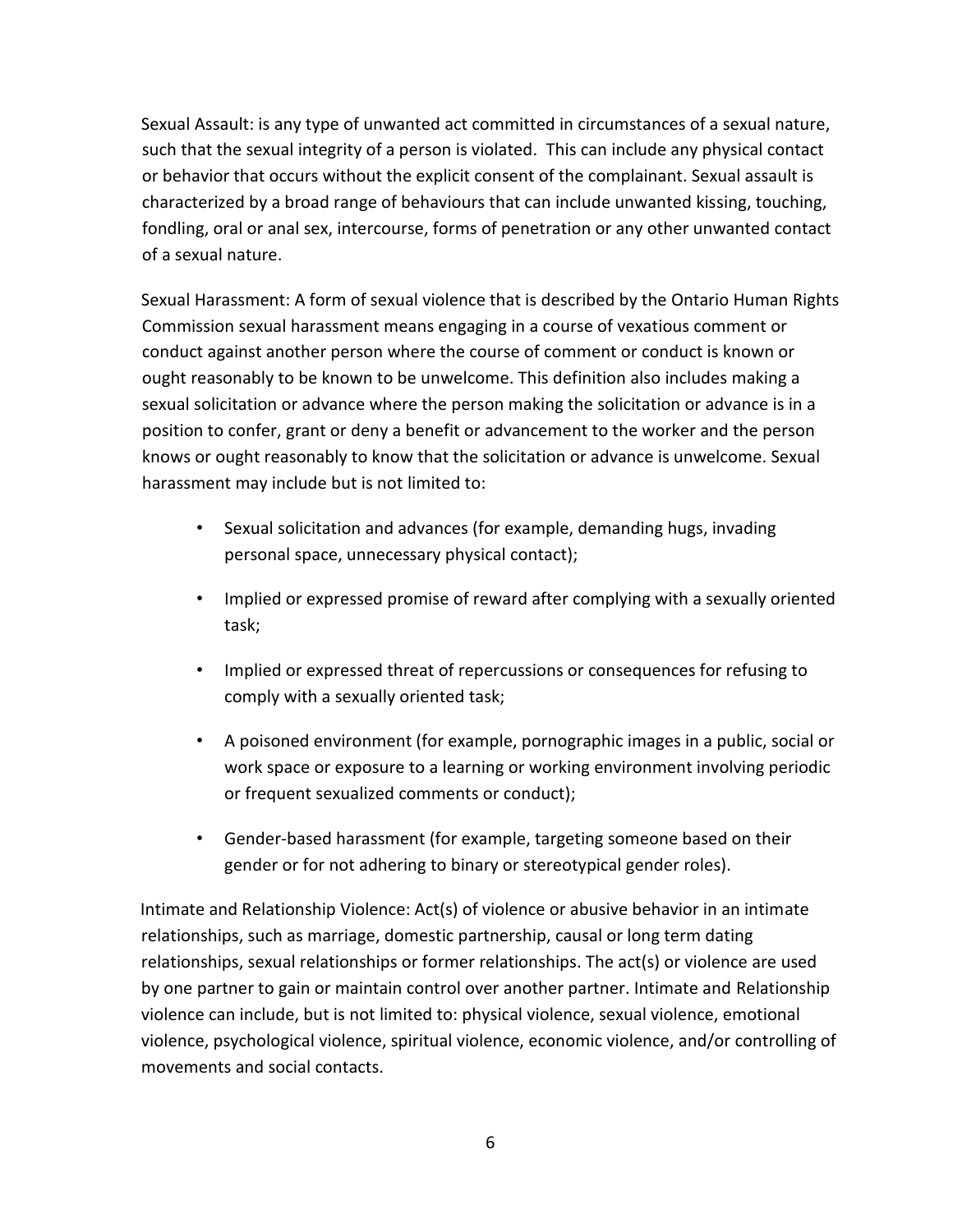Microaggressions: The everyday verbal, nonverbal, and environmental slights, snubs, or insults, whether intention or unintentional, that communicate hostile, derogatory, or negative messages to target persons based solely on their marginalized group membership, such as gender or sexual orientation.

Consent: The active, direct, expressed, voluntary and conscious agreement between adults to engage in sexual activity. These elements of consent must be present, even if alcohol or drugs have been consumed. Furthermore, consent is not implied and cannot be assumed. The following points are important when understanding consent:

- Someone who is incapacitated in any way (i.e., due to use of drugs or alcohol, being asleep or unconscious, or a disability that prevents an individual from giving consent) cannot consent.
- Past consent does not imply future consent.
- Being in a relationship with an individual does not constitute consent.
- Silence or absence of resistance does not imply consent.
- Consent to engage in sexual activity with one person does not imply consent to engage in sexual activity with another person.
- Consent cannot be assumed or implied.
- Consent is voluntary and can be withdrawn at any time.
- Consent cannot be obtained through coercion and threats.
- Consent cannot be obtained if the perpetrator abuses a position of trust, power, or authority.

Coercion: The use of emotional manipulation, blackmail, threats, harassment, threats to family or friends, or the promise of rewards or special treatment in order to persuade someone to do something that they do not wish to do. This includes but is not limited to being forced to watch a sexual act or perform sexual acts. Coercion can happen in personal and professional relationships.

Force: The use of force includes emotional coercion, psychological or physical force, or the use of manipulation to coerce a person into non-consensual sexual acts. This includes the use of threats to force a person to comply, such as threatening to hurt the person or their family, or loved ones (i.e. pets) through the use of other intimidation tactics.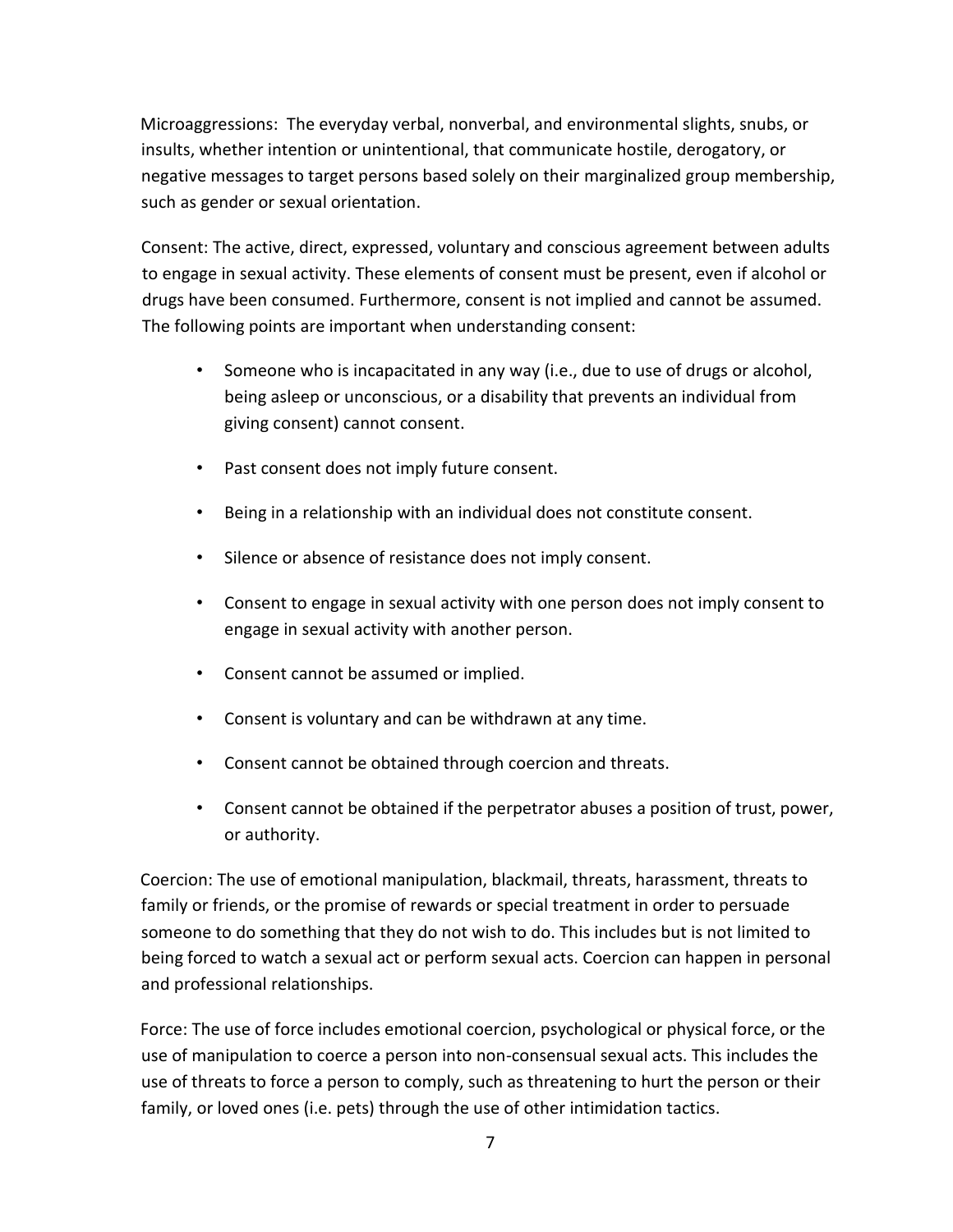Incapacitation: Is a state in which an individual lacks the ability to give consent. Sexual activity with a person who one knows to be, or based on circumstances should reasonably have been known to be, mentally or physically incapacitated (may it be by drugs or alcohol, sleep, unconsciousness or a blackout, or disability) constitutes sexual assault. The initiator of sexual activity must always err on the side of assuming an individual to be incapacitated, rather than risk committing sexual assault. Evidence of incapacitation may include:

- Slurred speech
- Bloodshot eyes
- The smell of alcohol on a person's breath
- Shakiness
- Vomiting
- Disorientation
- Uncharacteristic or unusual behavior
- Being asleep or unconscious

Students who are disclosing or reporting an incident of sexual violence will not be subject to reprisals related to the consumption of alcohol or drugs at or near the time of an incident of sexual violence.

Rape Culture: A culture in which dominant ideas, social practices, media images and societal institutions implicitly or explicitly condone sexual assault by normalizing or trivializing sexual violence and by blaming survivors for the abuse they have experienced.

### **c) Reporting Options**

University Formal Report: The lodging of a complaint with the University for the purpose of initiating some form of investigation against another member of the University Community for allegedly perpetrating sexual violence. In order to file a formal report through this policy, both the Complainant and Respondent must be currently enrolled students.

Police Report: The lodging of a formal complaint to police officials against another person for perpetrating sexual violence. All members of the University Community can file a Police Report.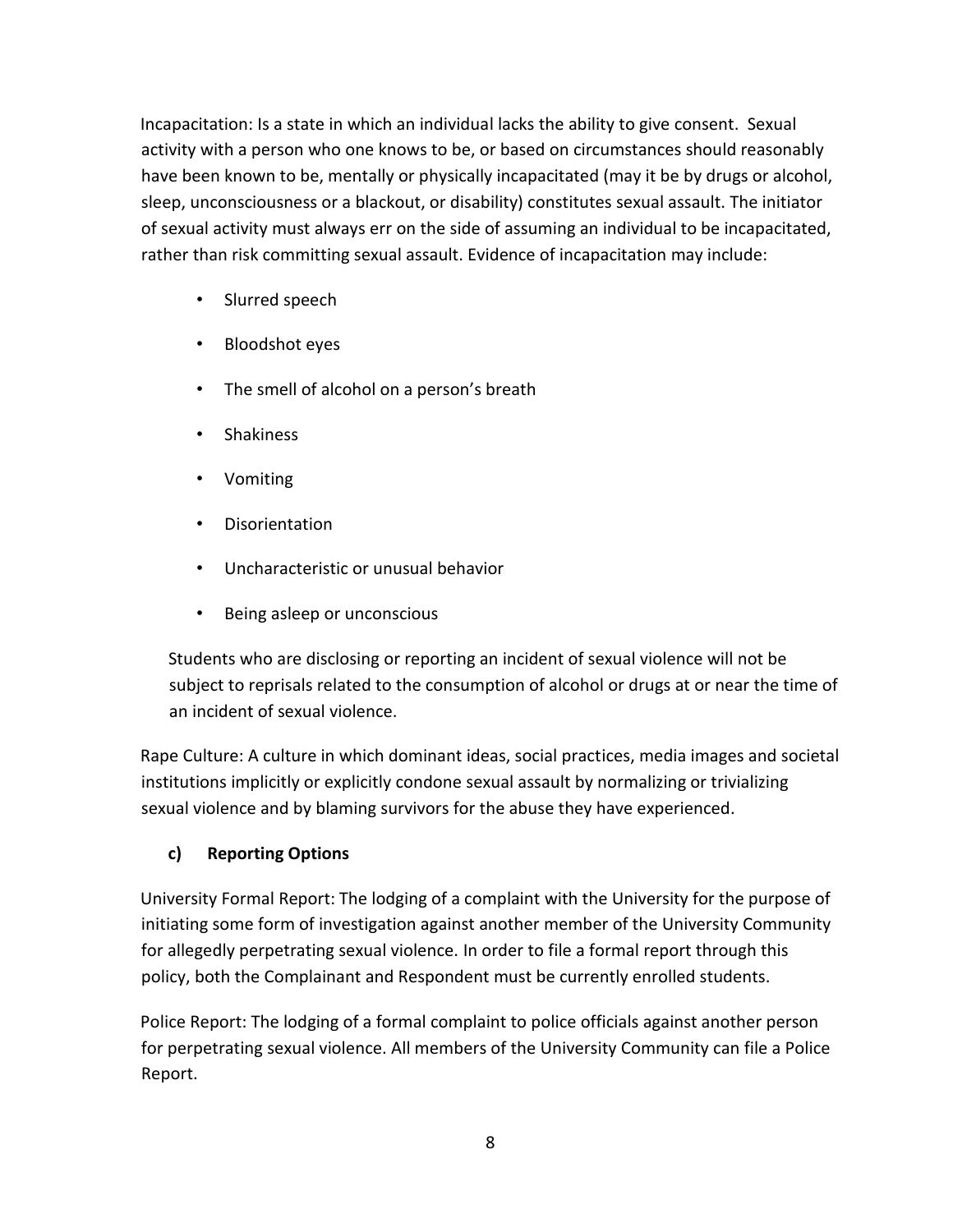Disclosure: When a student discusses an experience of sexual violence to staff or faculty of the University. This is not the same as a formal report or complaint, as outlined below, which activates the formal complaint process described in sections 9 and 10 below.

#### **d) Student & Human Rights**

Ableism: According to the Ontario human Rights Commission is "analogous to racism, sexism or ageism, [and] sees persons with disabilities as being less worthy of respect and consideration, less able to contribute and participate, or of less inherent value than others. Ableism may be conscious or unconscious, and may be embedded in institutions, systems or the broader culture of a society. It can limit the opportunities of persons with disabilities and reduce their inclusion in the life of their communities"

Homophobia or Heterosexism: according to the Ontario Human Rights Commission are: "terms used to describe prejudice relating to sexual orientation. They refer to the assumption that heterosexuality is superior and preferable, and is the only right, normal or moral expression of sexuality. Both may also be the basis for negative treatment of gay, lesbian or bisexual people based on sexual orientation. Although these terms are closely related and overlapping, they also can emphasize different aspects and expressions of prejudice, and can therefore be helpful in identifying and addressing different aspects of the discrimination and harassment experienced by lesbian, bisexual or gay people. "Homophobia" is often defined as the irrational aversion to, or fear or hatred of gay, lesbian or bisexual people and communities, or to behaviours stereotyped as "homosexual." It is commonly used to signify a hostile psychological state in the context of overt discrimination, harassment or violence against gay, lesbian or bisexual people. "Heterosexism" refers to the assumption that everyone is heterosexual. This definition is often used in the context of discrimination against bisexual, lesbian and gay people that is less overt, and which may be unintentional and unrecognized by the person or organization responsible for the discrimination. It can also be useful in understanding and identifying some kinds of institutional or societal bias, although homophobia may also be at play."

Racism: As described by the Ontario Human Rights Commission racism is the conscious or unconscious belief that one racialized group is inherently superior to others. Racism can be openly displayed in racial jokes, slurs or hate crimes.

Transphobia: According to the Ontario Human Rights Commission, transphobia is "the aversion to, fear or hatred of trans people and communities. Like other prejudices, it is based on stereotypes that are used to justify discrimination, harassment and violence toward trans people"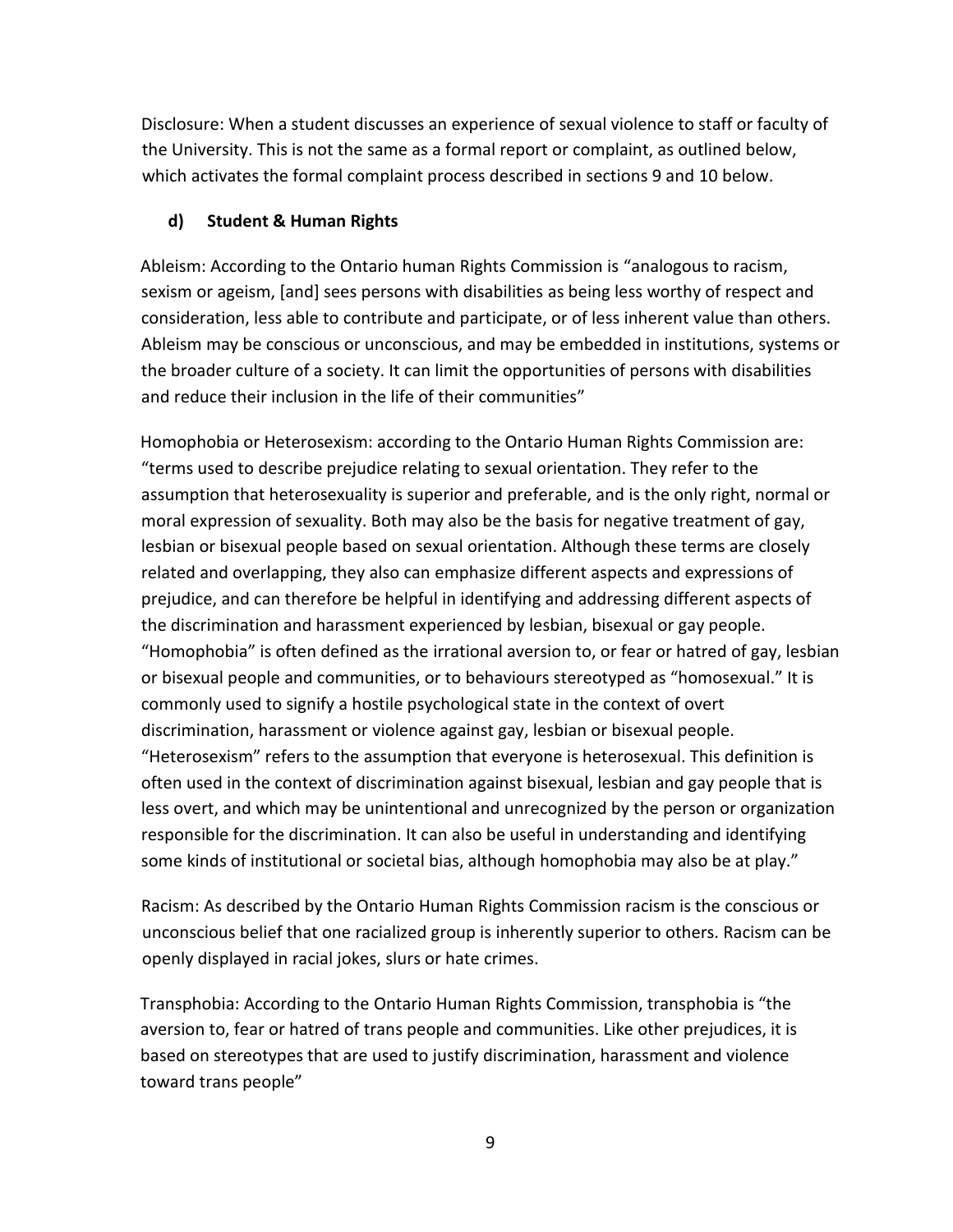# <span id="page-9-0"></span>6. Education, Support and Response

- 6.1. The University provides support to students of the University Community who have experienced sexual violence and to those who may receive a disclosure or report of an incident of sexual violence.
- 6.2. The University provides sexual violence education and prevention initiatives for all members of the University Community. This includes, but is not limited to: bystander intervention training, training on this Policy and programs and events that raise awareness about sexual violence and personal safety. These trainings offer opportunities to share available supports and resources with those who attend.
- 6.3. Violence prevention and awareness training will be offered to student leaders, staff and faculty on campus. This training supports Nipissing University's commitment to create an environment where sexual violence is recognized as unacceptable and is not tolerated, as outlined in section 4.2 of this Policy.
- 6.4. The University provides training on this Policy to staff and faculty members of the University Community who are likely to receive a disclosure or report. This training is provided in order that these members offer support with dignity and compassion, grounded in an understanding that a student's experience of sexual violence is influenced by multiple factors, such as: sex, race, ethnicity, culture, language, faith, age, ability, economic status, sexual orientation and gender identity.
- 6.5. The University provides support to members of the University Community who have had an allegation of sexual violence made against them. Information and services for student respondents are offered by the Student Intervention Specialist in Student Development and Services.
- 6.6. Sexual violence prevention and education initiatives are supported by Student Development and Services with a mandate to provide prevention, education as well as awareness programming to the University Community. Additionally, this mandate includes providing support and response to students who have experienced violence.

# <span id="page-9-1"></span>7. Confidentiality

7.1. Confidentiality is of paramount importance in response to disclosures of sexual violence. The privacy of all individuals involved in a disclosure or complaint of sexual violence must be respected, and the University will endeavor to maintain the confidentiality of a student who has experienced sexual violence, respondent and any witnesses, subject to the limitations set out in this section. If the student discloses to a University Official, the Official should be aware of legal requirements with respect to information and privacy (e.g. under the *Freedom of Information and Protection of*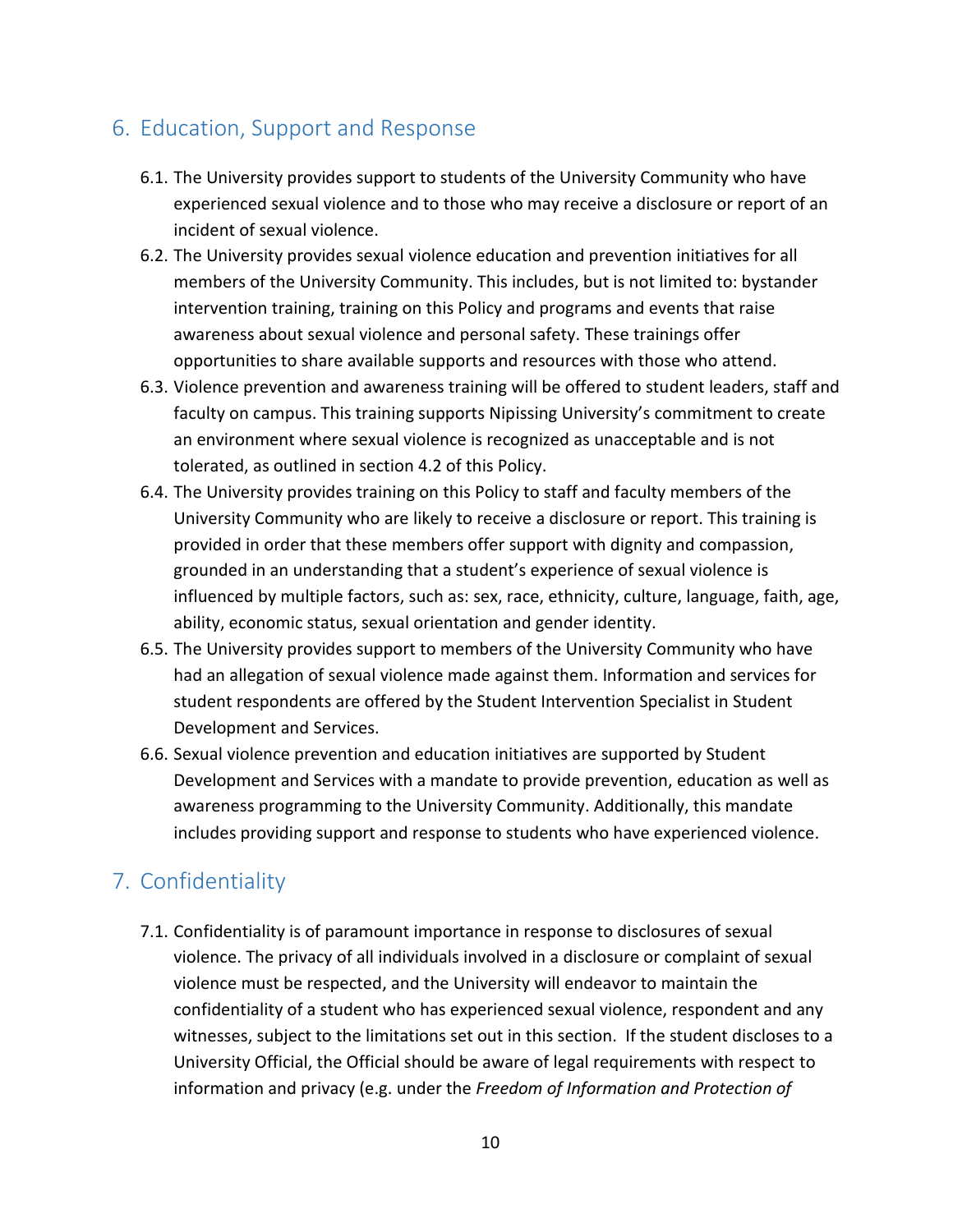*Privacy Act* (FIPPA) and *Personal Health Information Protection Act* (PHIPA)), including who the Official is required to share information with on a need-to-know basis, or under supervisory circumstances.

- 7.2. If the student is working with the Sexual Violence Prevention and Education Coordinator, they will be advised that the SVPEC will hold information about the student in confidence and will only release personal information with the student's consent, or otherwise in accordance with the applicable law. The following circumstances constitute situations wherein there are limits to confidentiality and the University may be required to provide some disclosure of information provided by a student who has experienced sexual violence, respondent, or witness:
	- a) An individual is at serious risk of harming themselves;
	- b) An individual is at serious risk of harming others;
	- c) There are reasonable grounds to believe that others at the University or wider community may be at risk of harm;
	- d) Reporting is required by law or professional practice (e.g., sexual violence towards a minor, sexual violence by a regulated health care professional);
	- e) In the event a formal complaint is made, information regarding the complainant's allegations, the respondent's response, and information provided by the witnesses may have to be shared with the complainant or respondent by the investigator in order to ensure a full and fair investigation can be conducted.
- 7.3. Instances of limits of confidentiality have been listed above, however, students who have experienced sexual violence should be aware that there are other instances where information may be shared among staff and faculty in the University in order to facilitate requests for accommodations, support and/or official Reports.
- 7.4. In cases where information has been shared among staff and faculty in the University, the student who has experienced sexual violence will be kept informed about which individuals have been notified and what information they have been given. When seeking services from the Sexual Violence Prevention and Education Coordinator, students who have experienced sexual violence will be provided with extensive information regarding confidentiality. Similarly, when a respondent is working with the Student Intervention Specialist, Respondents will also be provided with information regarding confidentiality. Where limits to confidentiality exist in order to prevent the occurrence of harm, information will only be shared with necessary internal and/or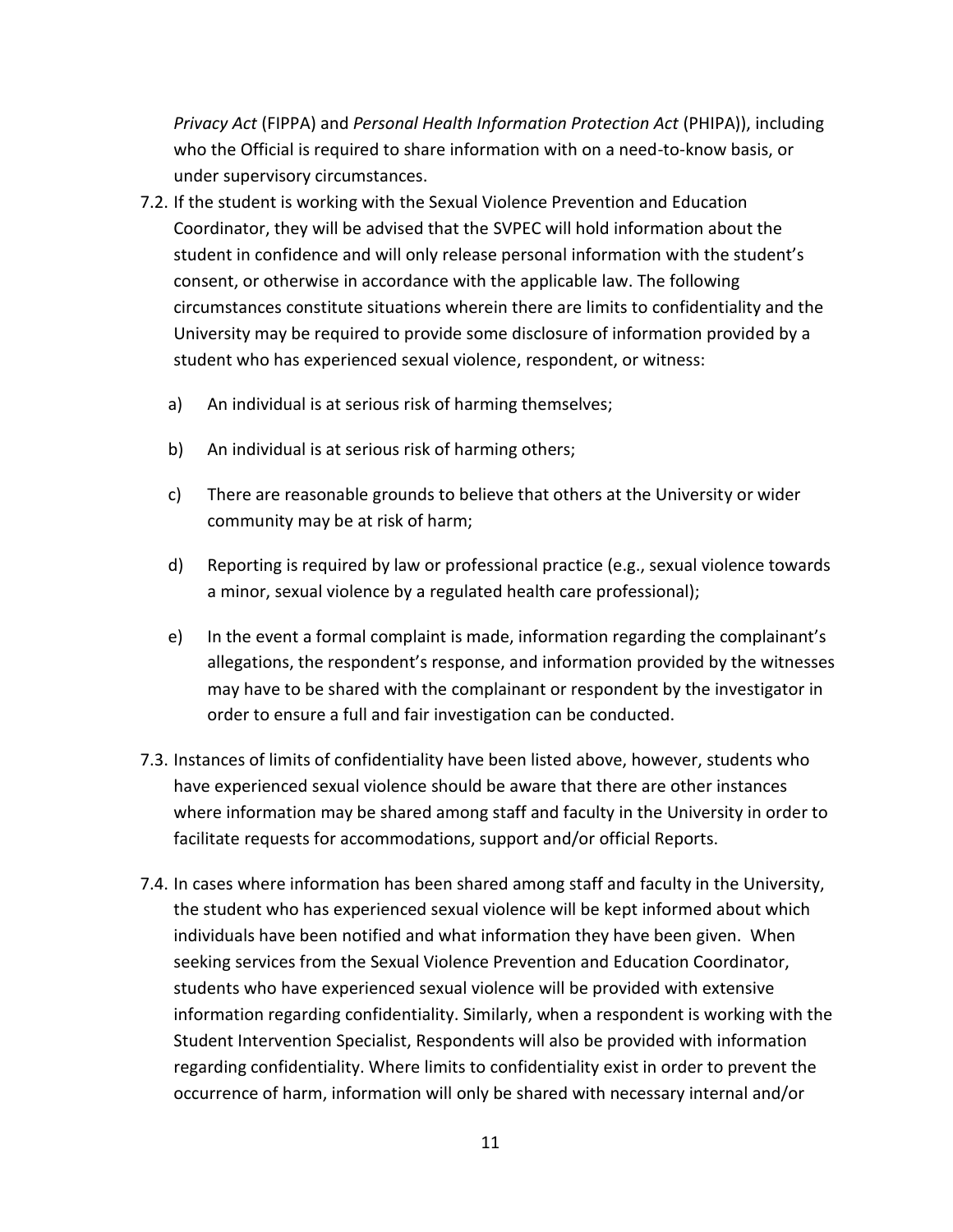external services, including the Safe Campus Evaluation and Assessment Team (SCEAT). Additionally, the identity of the student who has experienced sexual violence will not be released to the public. If the respondent is a member of the University Community, and the risk level posed is considered high, the name of the respondent may be released by the University for safety reasons. The nature and degree of information that needs to be shared will be assessed by the SCEAT.

## <span id="page-11-0"></span>8. Disclosures, Supports and Reporting

- 8.1. Principles of Response
	- a) Those who have been affected by sexual violence will be treated with dignity and respect;
	- b) Where a disclosure or formal report is made pursuant to this Policy, confidentiality will be respected and where there are limits to confidentiality, listed in section 7.2 of this Policy, these limits will be clearly communicated to the person seeking support;
	- c) Students who have experienced sexual violence have the right to decide what the next steps are for them and how much they would like to share when disclosing their experience;
	- d) Confidential counselling and support should be available as quickly as possible to any student who experiences an incident of sexual violence;
	- e) Students who have experienced sexual violence have the right to choose whether or not they file a formal report including those with Campus Security, North Bay Police Services, Ontario Provincial Police, Anishinabek Police Services, Student Code of Conduct, Residence Life, or a formal report under this Policy. Supports and services will always be accessible regardless of whether the person chooses to file a formal report or makes a disclosure of sexual violence. Please see definitions of terms in section 5 of this Policy;
	- f) The Sexual Violence Prevention and Education Coordinator is available to all members of the University community who may seek support or information that relates to sexual or gender-based violence. Additionally, the Sexual Violence Prevention and Education Coordinator is available to debrief with and provide support to those who have received a disclosure.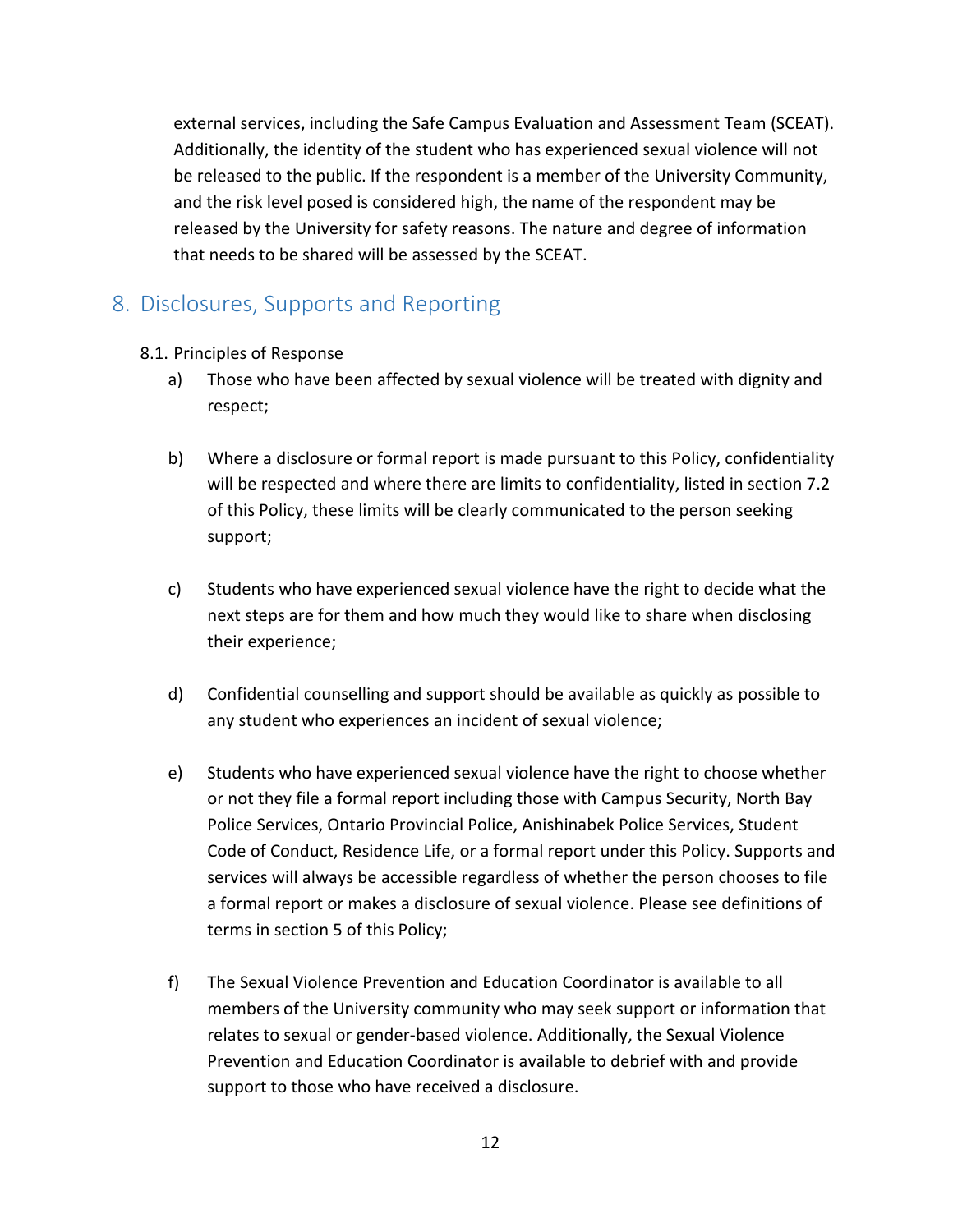#### 8.2. Disclosures and Reporting

- a) A disclosure and formal complaint are two separate actions that may be taken by a student. These terms are defined in section 5 of this Policy.
- b) Supports and services are always available to a student who have experienced sexual violence whether a formal complaint is filed or not. The options available to students who experience sexual violence will depend on the community status of the Respondent. Specifically, options will vary depending on if the respondent is a student, faculty or staff member. All processes must appropriately provide a fair and impartial process to all parties. Students who disclose sexual violence have a number of possible options available to them. These options are outlined below, in section 8.3 of this Policy.
- c) The Sexual Violence Prevention and Education Coordinator can help a student who has experience sexual violence in understanding each of these pathways and in ensuring that the student has the information they need in order to move forward as they choose. Students who may wish to make a disclosure, or staff or faculty who have received a disclosure and who wish further assistance, are encouraged to contact the Sexual Violence Prevention and Education Coordinator for more information on supports, services and pathways to reporting. This contact is listed in section 9.3 of this Policy.
- d) For student respondents information and services are available through the Student Intervention Specialist. This contact is listed in section 9.3 of this Policy. 8.3. Pathways to Disclosure and Reporting for Students
	- a) Disclosure in an emergency situation
		- 1. In an emergency on campus (i.e., imminent threat of sexual violence and of harm to a person or sexual violence actually occurring) a report can be made 24 hours a day, 7 days a week and 365 days a year in the following ways:
			- a. Call 911
			- b. Call Campus Security 705-498-7244
			- c. Emergency phones located inside the Education Centre near the elevators of the H and A wings. These phones are connected directly to Campus Security. All payphones have free access to 911.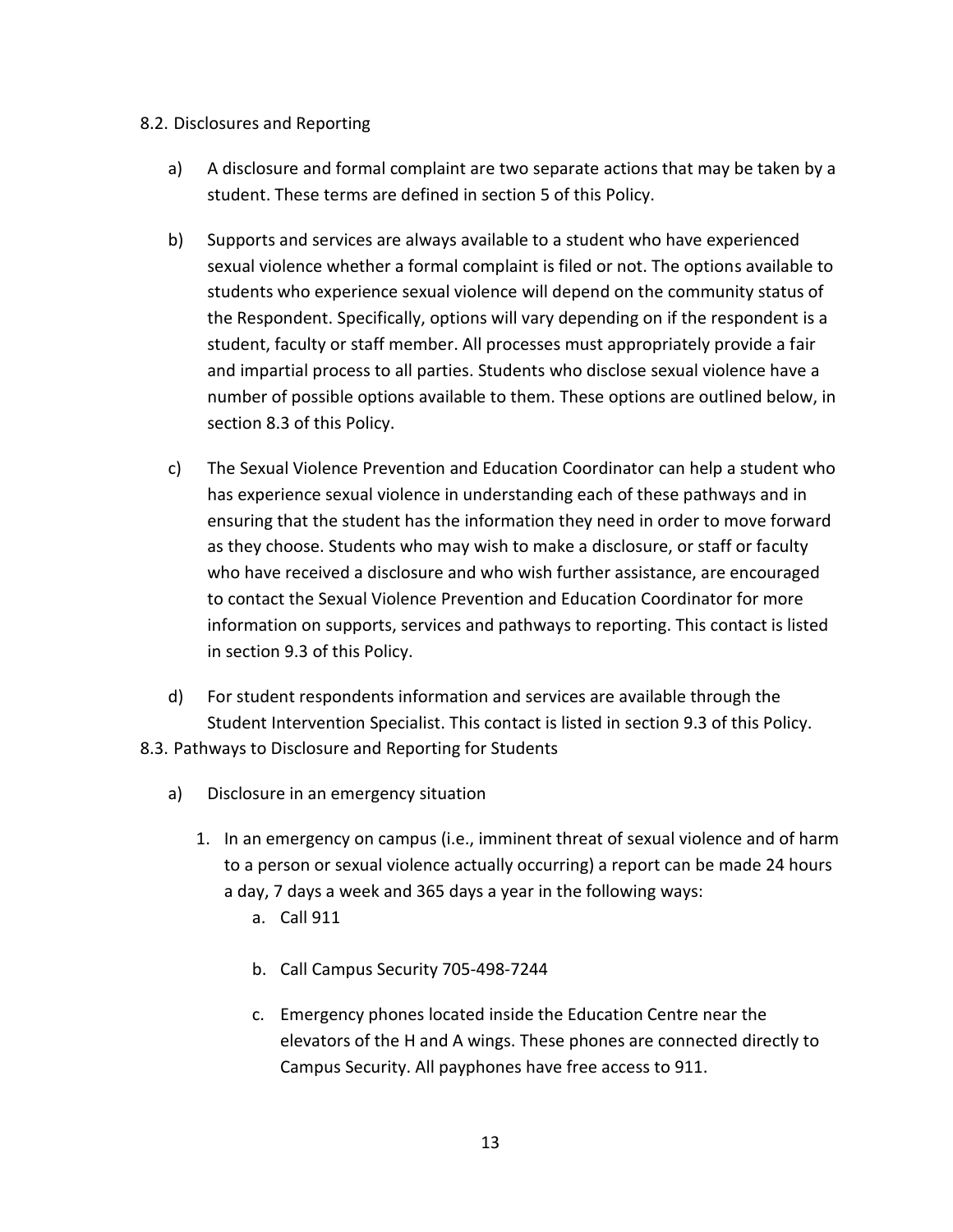- d. Emergency phones located outside the Education Centre and Residence buildings. These phones can be identified by the blue light and link a caller to an emergency answering service attendant. Simultaneously a call from these phones notifies Campus Security of the call and caller's location.
- e. In person: Campus Security office, Education Centre B203
	- i. When a person discloses an incident of sexual violence to Campus Security, Campus Security will inform Student Development and Services that an incident has occurred.
- b) Disclosure in a non-emergency situation with the intent to seek support and information
	- 1. The Sexual Violence Prevention and Education Coordinator, in Student Development and Services, is a resource for all disclosures in a non-emergency situation, whether the violence happened on or off campus. They will provide information about available supports and services, including information on interim measures that may be available to address the immediate needs of the student. The Sexual Violence Prevention and Education Coordinator is the point of contact for a student affected by sexual violence to request academic considerations, interim measures or other accommodations. These supports and services may include information on available supports (both on and off campus), accommodations for the student (academic accommodations and safety planning), or the student may not wish any action on the University's part. A formal report to the University or criminal report to police is not required in order to access supports and services.
	- 2. Additionally, students who have experiences sexual violence may choose to disclose to a University staff or faculty member. The Sexual Violence Prevention and Education Coordinator, Residence Life Professional Staff and Staff in Student Counselling Services are all trained to receive disclosures.
- c) Formal University Complaint Process
	- 1. Section 9 of this Policy: Reported to Student Development and Services, 705- 474-3450 ex. 4099;
	- 2. [The Code](http://www.nipissingu.ca/departments/student-development-and-services/Pages/Code-of-Student-Rights-and-Responsibilities.aspx) [of Student Rights and Responsibilities:](http://www.nipissingu.ca/departments/student-development-and-services/Pages/Code-of-Student-Rights-and-Responsibilities.aspx) Reported to Office of the Assistant Vice President, Students;
	- 3. [Residence Life:](http://www.nipissingu.ca/departments/residences/life/Documents/Residence%20Contract.pdf) Reported to a member of the Residence Life Management Team.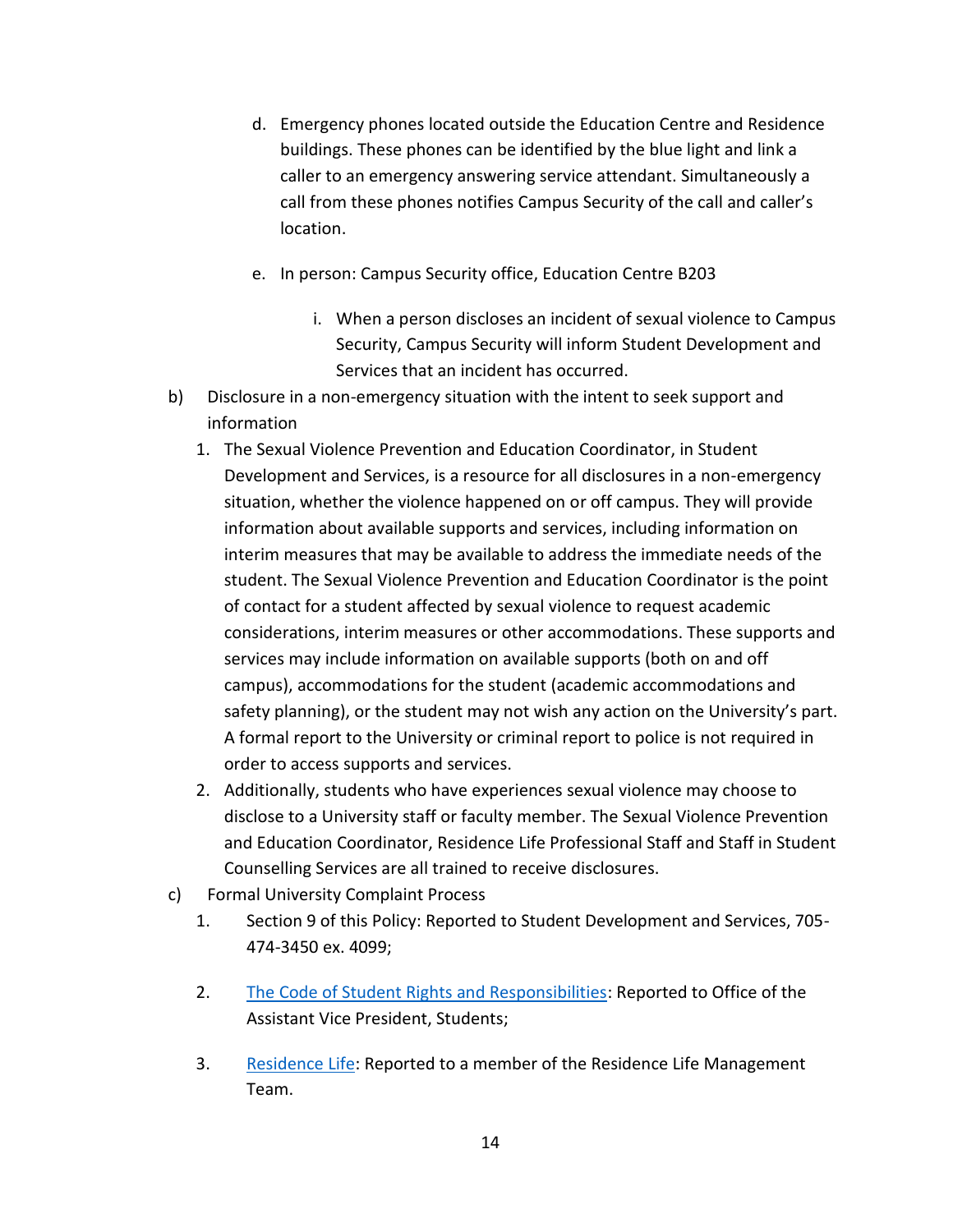- d) Criminal Report: Criminal Report. Students who have experienced sexual violence may choose to file a criminal report with:
	- 1. City of North Bay Police Services: 705-472-1234
	- 2. Ontario Provincial Police: 1-888-310-1122
	- 3. Anishinabek Police Services: 705-472-0270 or 1-888-310-1122
		- a. The Sexual Violence Prevention and Education Coordinator can provide more information about what can be expected should a criminal report be filed.
- e) Civil Litigation. Students who have experienced sexual violence may choose to file a civil proceeding. To find information on civil proceedings for sexual violence please visi[t www.sexassault.ca.](http://www.sexassault.ca/lawsuit.htm) Information on filing a civil proceeding can also be provided by the Sexual Violence Prevention and Education Coordinator.
- 8.4. Follow up on Student Disclosure with Student Development and Services
	- a) When a person discloses an experience of sexual violence to a staff or faculty member and wishes to learn more about supports and services they may be referred to the Sexual Violence Prevention and Education Coordinator. The Sexual Violence Prevention and Education Coordinator will make every effort to assist the person disclosing and will discuss options for support, services and reporting. The options will depend on the person's needs and circumstances. The following are some, but do not include all of the options that are available:
		- 1. A referral to supports or services within the University or within larger North Bay community;
		- 2. May work in conjunction with a community based service provider;
		- 3. Availability of interim academic or living accommodation, or other measures to stabilize a situation, to protect a person from retaliation or the threat of retaliation, to address safety concerns, and/or to otherwise support the person. Examples of measures for students are listed in section 8.6.
		- 4. If the student is studying online, at a distance, or is on placement, the Sexual Violence Prevention and Education Coordinator is available to provide support and the student with options for support, services, and reporting based on their location.
- 8.5. Supports and Services for Students
	- a) Nipissing University is committed to ensuring that appropriate procedures are in place to respond to student disclosures of sexual violence. The University will support students who have experienced sexual violence, regardless of where or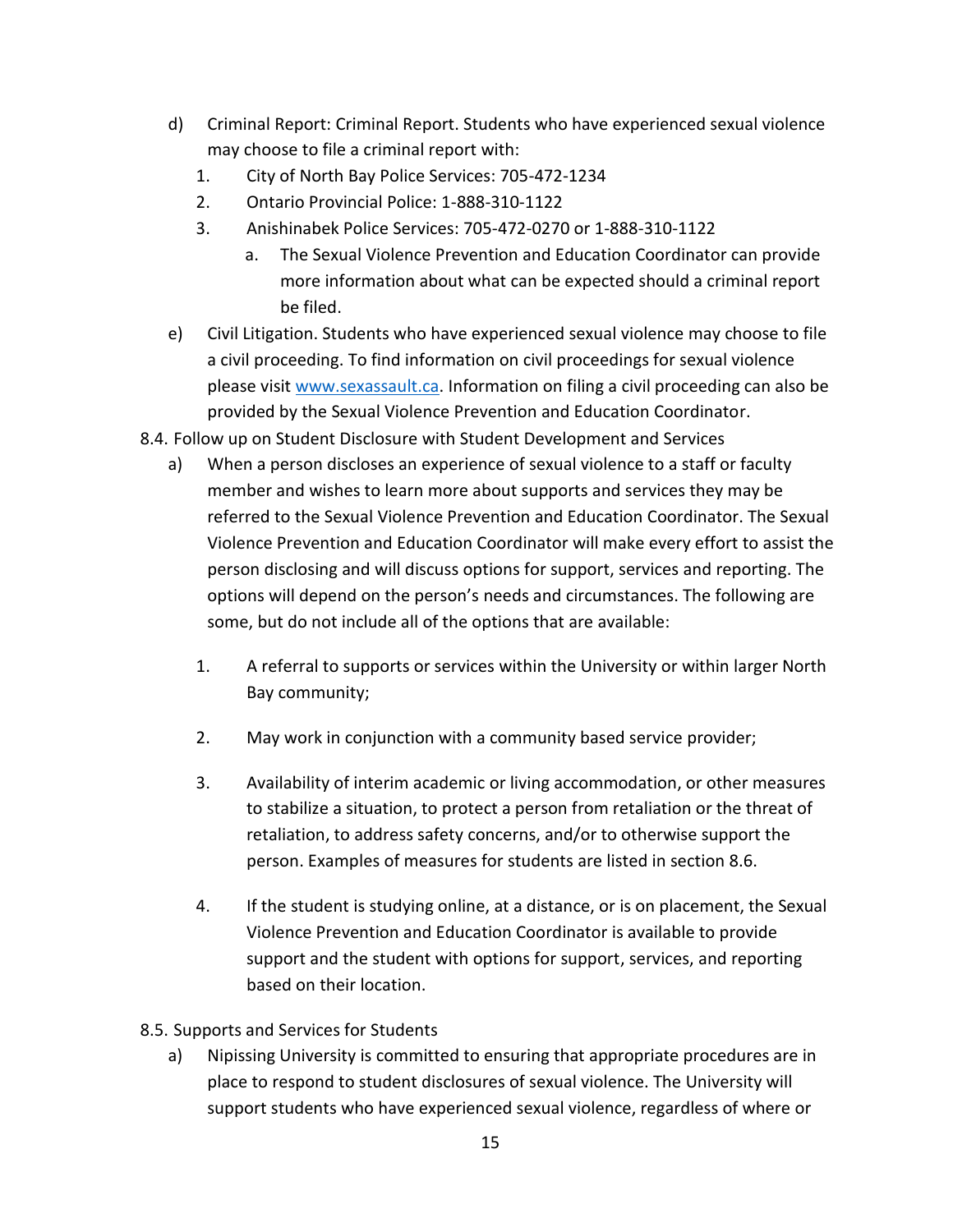when the violence occurred. As per section 8.2(b) of this Policy, students are not required to make a formal complaint about sexual violence in order to access supports from the University or from within the larger community. Supports from the Sexual Violence Prevention and Education Coordinator and the Student Intervention Specialist are available to students regardless of location of study.

- b) For more information about on and off campus supports, please visit: nipissingu.ca/sexualviolence
- c) On Campus Supports for Students
	- 1. Sexual Violence Prevention and Education (SVPE) Coordinator: Referral, support and information regarding reporting and academic accommodation: T: 705-474-3450 ex. 4075, e: SVsupport@nipissingu.ca
	- 2. Student Counselling Services: Individual Counselling, referral and safety planning: T: 705-474-3450 ex. 4507
	- 3. Campus Security Services: Immediate safety concerns: T: 705-498-7244
- d) Community Supports
	- 1. [Amelia Rising Sexual Assault Center,](http://www.ameliarising.ca/) North Bay: T: 705-476-3355
	- 2. [Community Counselling Centre of Nipissing:](http://www.cccnip.com/) program and services for survivors including a male survivor program: T: 705-472-6515
	- 3. North Bay Indigenous Friendship Centre: T: 705-472-2811
	- 4. North Bay Regional Health Centre, [Sexual Assault](http://www.nbrhc.on.ca/programs-services/medical-services-2/sexual-assault-treatment-centre/) [Treatment](http://www.nbrhc.on.ca/programs-services/medical-services-2/sexual-assault-treatment-centre/) [Center](http://www.nbrhc.on.ca/programs-services/medical-services-2/sexual-assault-treatment-centre/): includes forensic testing kits: 705-474-8600 ex. 4478
- e) Students located outside of North Bay and area may contact the Sexual Violence Prevention and Education Coordinator to assist with identifying community supports in their area. More details available at www.nipissingu.ca/sexualviolence
- 8.6. Accommodations and Safety Planning for Students
	- a) Nipissing University will provide reasonable accommodations for students whose academic and living experience is impacted by sexual violence. As per section 8.2(b) of this Policy, students who have experienced sexual violence are not required to make a formal complaint about sexual violence in order to seek accommodations from the University.
	- b) Academic considerations may be requested through the Sexual Violence Prevention and Education Coordinator. Specific academic considerations will depend on the nature of the student's individual needs. Options are arranged through Student Development and Services. Student Development and Services staff will work with a student to determine what academic considerations are required in the circumstances. These may include, but are not limited to: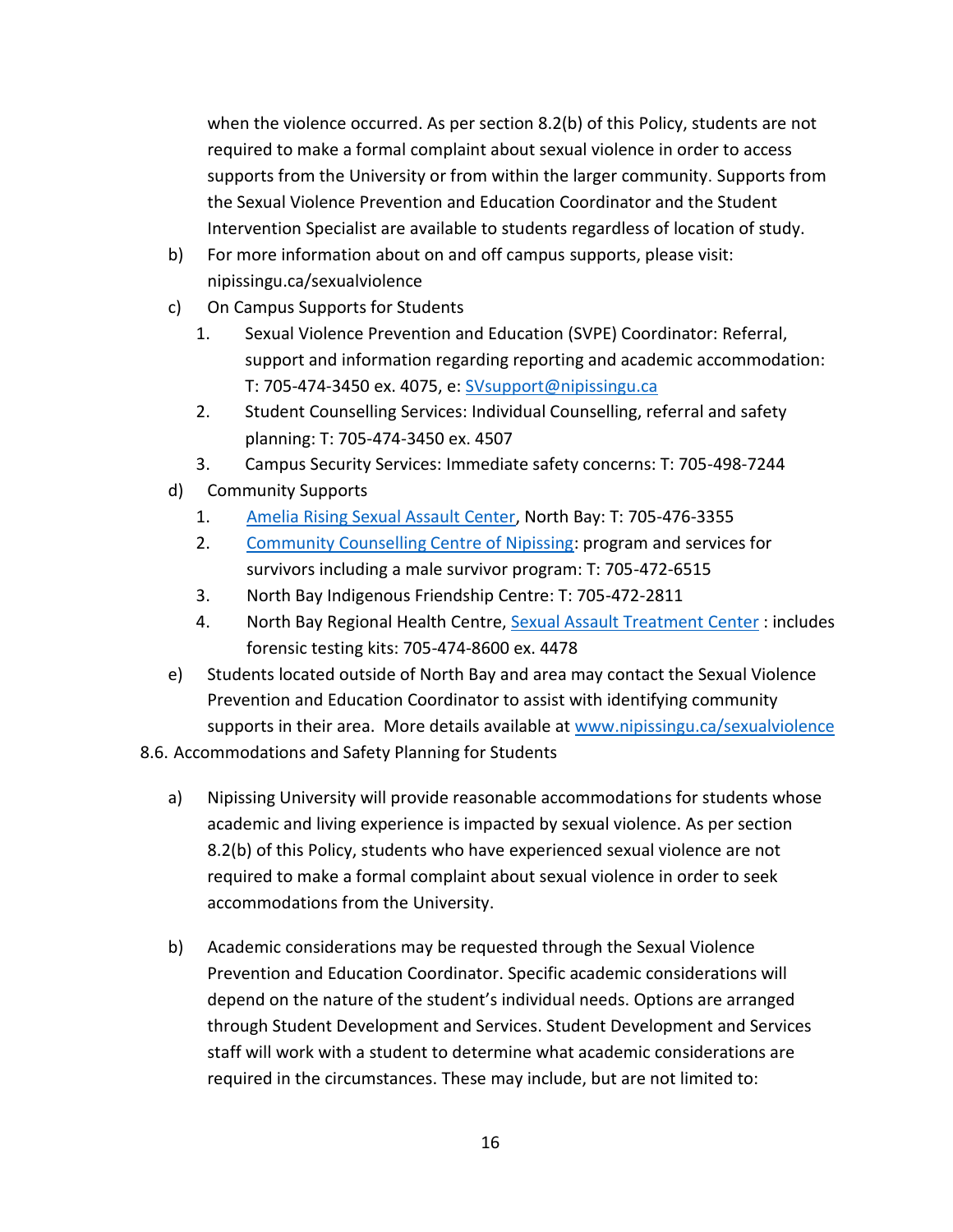- 1. Supporting students through a formal complaint process;
- 2. Academic Support such as working with an academic strategist;
- 3. Testing accommodations such as: additional time and distraction reduced writing space;
- 4. Assignment accommodations such as: additional time with assignments.
- c) The Sexual Violence Prevention and Education Coordinator or a Student Counselling Services Counsellor will be available to assist survivor student who has experienced sexual violence with safety planning when needed. Each student's circumstances are unique, therefore, each safety plan will be tailored to meet an individual student's needs. A typical safety plan identifies ways that safety can be enhanced including a student's home, work and school environment, social situations and in the case of emergency. Student centered safety planning is based on the student's safety needs and can include, but is not limited to:
	- 1. Evaluation of current risk
	- 2. Identification of strengths and resources;
	- 3. Assistance with safe housing
	- 4. Provision of cell phone
- 8.7. Students who are identified as Respondents
	- a) When a currently enrolled student is identified as Respondent, they are able to seek assistance from the Student Intervention Specialist and support from Student Counselling Services.
	- b) Respondents may be eligible for academic considerations on a case by case basis. The Student Intervention Specialist can inform the Respondent of what services are available to them.

# <span id="page-16-0"></span>9. General Provision Regarding the Formal Report and Complaint Process for Students

- 9.1. The formal complaint process outlined in the following sections is applicable only when:
	- a) The complainant is a currently enrolled student
	- b) The respondent is a member of the University Community
		- 1. If a report of sexual violence is brought forward but does not meet this criteria, the Sexual Violence Prevention and Education Coordinator can assist complainants in identifying next steps and alternative complaint processes such as: reporting to police.
- 9.2. External reporting and recourse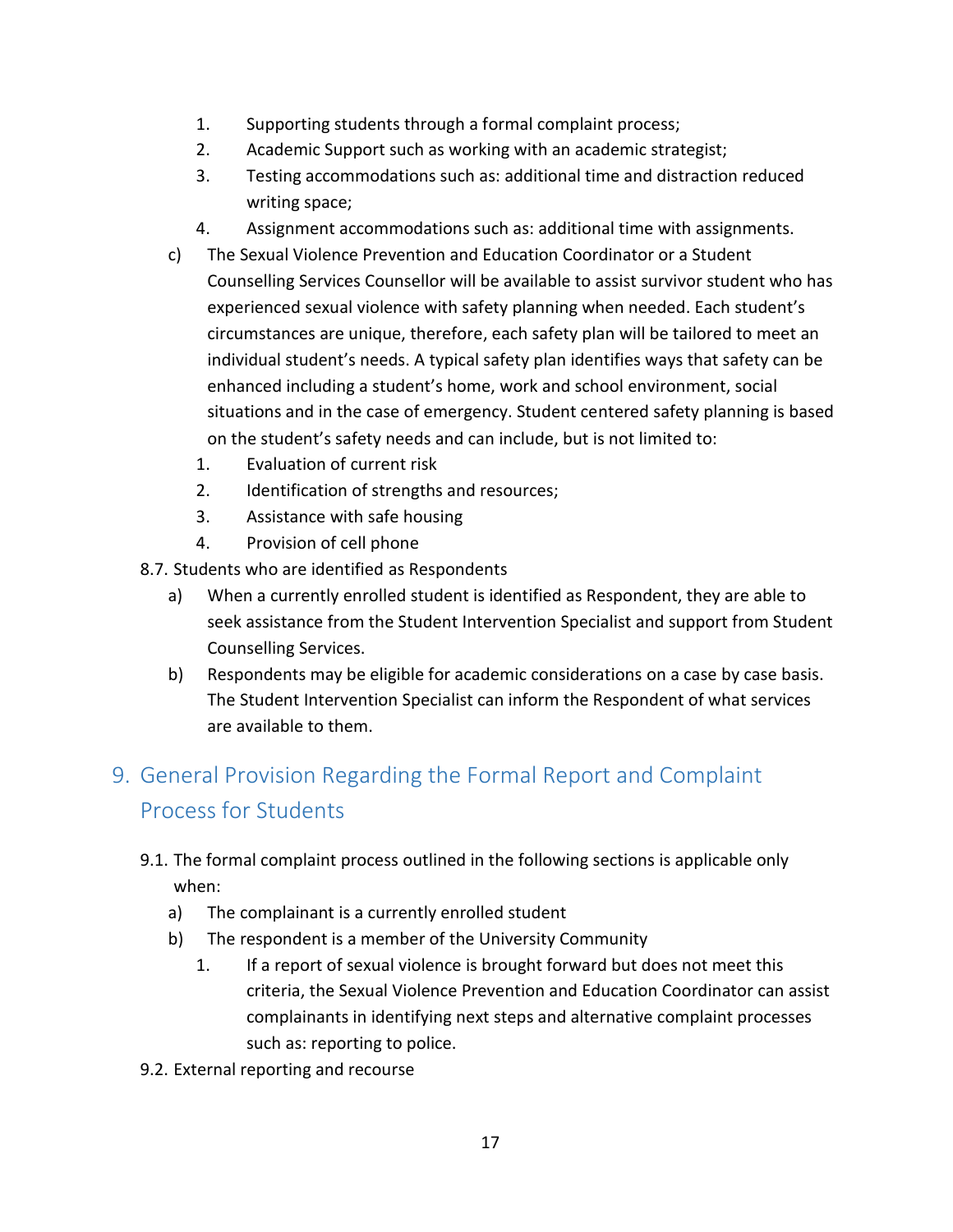- a) This Policy and the formal complaint process do not prevent and are not intended to discourage an individual from also reporting sexual violence to the police, pursuing a complaint of sexual violence through the criminal justice system, or from filing a complaint under the Ontario *Human Rights Code* or another civil proceeding.
- 9.3. Choice not to file a formal report or complaint or not to investigate
	- a) A complainant may choose not to file a formal report as outlined in section 10 of this Policy. As per section 8.2 (b) of this Policy, if a student complainant decides not to file a formal report or requests that the University not investigate, supports and services will remain available to the complainant. Subject to Section 9.2 (b) below, the University will respect the student complainant's choice not to proceed with a formal report or to request that the University not investigate a disclosure, and a Complainant who has filed a formal report may withdraw that report in writing at any time prior to completion of the process outlined in Section 10.
	- b) The Sexual Violence Response Committee (SVRC) may still initiate an investigation if it has reason to believe that a member of the University Community or broader community may be at risk of harm, or if the SVRC determines that the University has a legal obligation to investigate. In such cases, subject to legal requirements, the complainant has the right not to participate in such an investigation. The Committee will appoint an Investigator who will investigate the matter and provide the Committee with a written confidential report containing the details and information gathered during the investigation. The SVRC will consult with the internal authorities on the investigation report and on the appropriate means for further addressing the matter. Please see Section 10.2 for more details on the SVRC.
- 9.4. Support Person
	- a) The Complainant or the Respondent can be accompanied by a support person of their choice at any time during a formal complaint process outlined in this Policy. The support person may be a friend, family member, advisor or other individual however the support person cannot be a witness in the complaint process. The support person may provide encouragement or other emotional or moral support and may accompany the Complainant or Respondent to meetings. The support person's role is not to act or speak on behalf of the Complainant or Respondent. Oral and written submissions to the Sexual Violence Response Committee must come directly from the Complainant and Respondent. The support person must also agree in writing to maintain confidentiality in accordance with this Policy.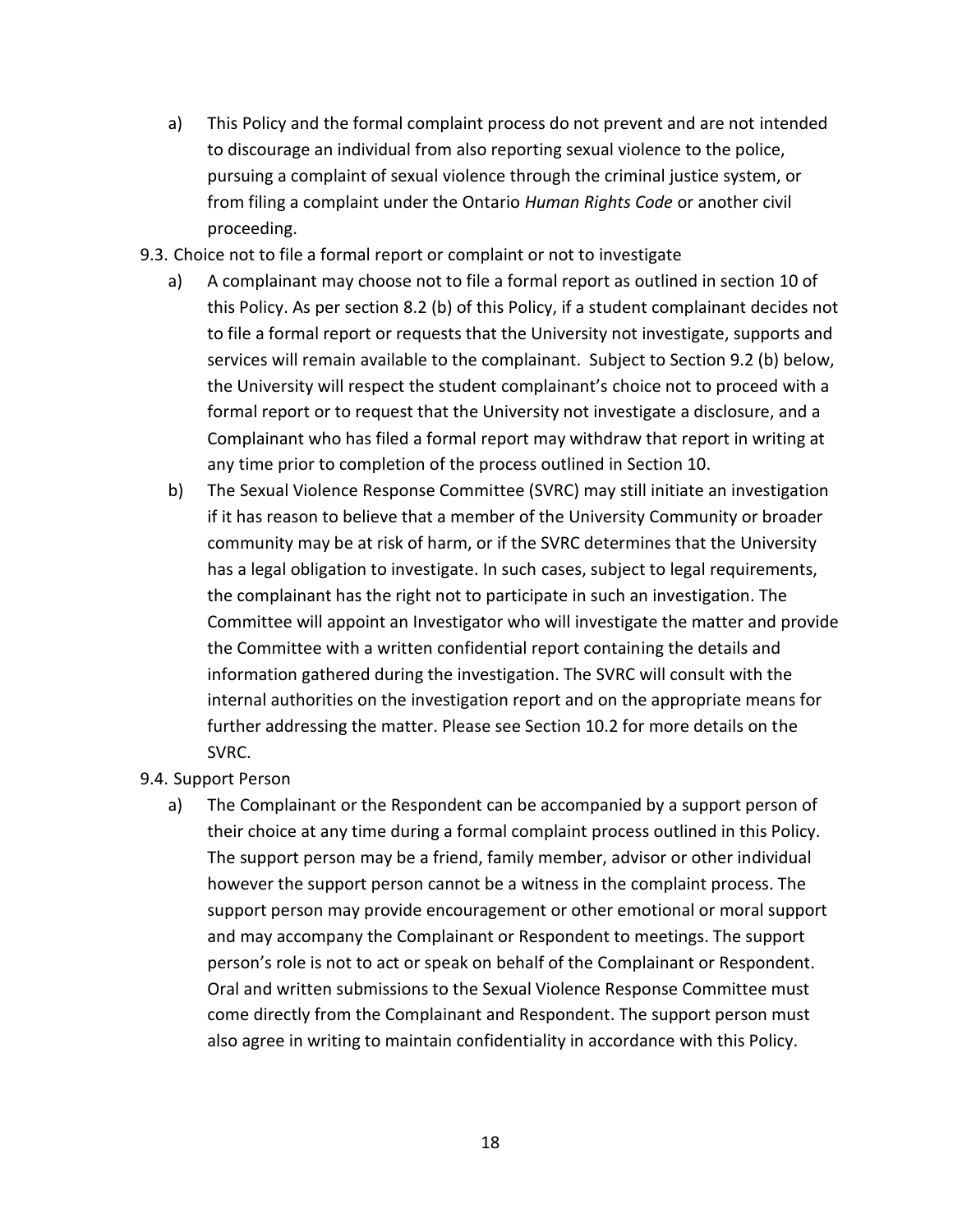- b) The Complainant may wish to access the support and services of the Sexual Violence Prevention and Education Coordinator to assist with navigating the provisions of this Policy.
	- 1. Sexual Violence Prevention and Education Coordinator:
	- 2. 705-474-3450 ex. 4075
	- 3. SVsupport@nipissingu.ca
- c) Where the Respondent is a student they may wish to contact the Student Intervention Specialist who is available to provide support and referral and to assist with navigating this Policy.
	- 1. Student Intervention Specialist
	- 2. 705-474-3450 ex. 4605
	- 3. SIS@nipissingu.ca
- 9.5. Confidentiality
	- a) In addition to the provisions outlined in section 7 of this Policy, when a formal report is filed under this Policy, there are the following matters of confidentiality to consider:
		- 1. Confidentiality of information disclosed under this Policy is to be maintained to the greatest extent possible, subject with the University's need to respond appropriately to the situation and to the safety of all members of the University Community. This means that, subject to the limitations on confidentiality set out in section 7, information about an alleged incident of sexual violence may be disclosed (as provided for in this Policy) to those who need to know in order to investigate and/or address the formal report.
		- 2. To ensure procedural fairness while a formal complaint process is underway, the Complainant, the Respondent and others who may have knowledge of the matter, including a support person, must maintain confidentiality in accordance with this Policy. This means these people are not to make public statements pending the allegations of sexual violence contained in the report and that includes sharing information on social media. Breaches of confidentiality may jeopardize the proper handling of the allegations and the process outlined in this Policy.
		- 3. If a breach of confidentiality occurs, the circumstances of the breach and its impact on properly addressing the matter and the fairness of the formal complaint process may be considered in handling the matter and in processing the formal report. Additionally, a breach of confidentiality could result in sanctions under the Code of Student Rights and Responsibilities.
		- 4. The confidentiality requirements outlined in the formal complaint process do not prevent the Complainant, Respondent, or support person from seeking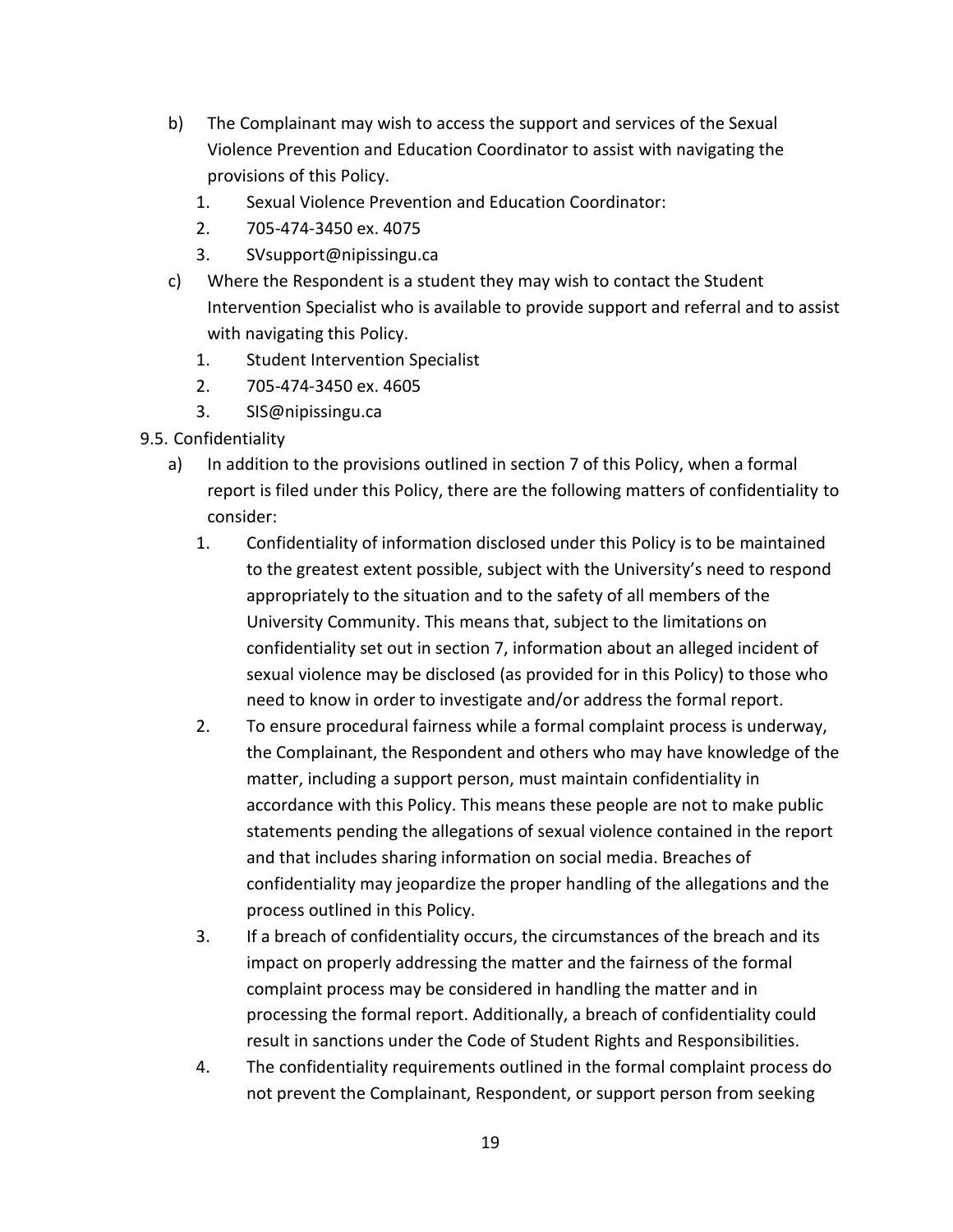counselling, treatment, support services, or from speaking to family and friends for support. Any questions regarding confidentiality can be clarified by contacting the Sexual Violence Prevention and Education Coordinator for the Complainant and their support person, or the Student Intervention Specialist for the Respondent and their support person.

- 5. Documents and information related to a formal complaint, including written formal report, written responses, witness statements, investigation notes and reports, and documents related to the formal report and its investigation will be securely maintained by Student Development and Services or by Human Resources as appropriate, details outlined in section 10.1 below.
- 9.6. The timelines in this Policy are meant to ensure that formal reports by students are dealt with in a timely fashion. There may be, in compelling circumstances, reasons to extend a timeline. In such cases, where the request is made in good faith and the extension does not prejudice or harm those involved in the report, extensions may be granted. It can be difficult to determine appropriate timelines for the resolution, investigation or a final disposition with respect to a formal report. Therefore, where no timelines are mentioned in this Policy, the intention is always to use a reasonable time period and to act as quickly as possible in light of the complexity of the circumstances of the report and in light of circumstances that may arise during the process that are beyond a person's reasonable control.
- 9.7. The University recognizes that some individuals may be hesitant to come forward with a complaint of sexual violence in cases where there was underage drinking or using illicit drugs at or near the time the sexual violence took place. A complainant who discloses sexual violence will not face repercussions or reprisal relating to drug or alcohol use at or near the time the sexual violence took place
- 9.8. Interim measures may be implemented during the formal complaint process and pending final decisions. When utilized, interim measures will be put in place by the Assistant Vice President, Students and can apply to all respondents including: students, alumni, faculty, contractors, suppliers of services, volunteers, visitors, and other third parties affiliated with the University. Measures may include, but are not limited to:
	- a) Separation of the complainant and the Respondent: with regard to academics, living situations, and/or office location;
	- b) No-Contact orders: A university document which requires two students to refrain from contacting one another in person, online, or through a third party.
	- c) Writ of Trespass: A document which restricts one party from entering or using a space on campus.
	- d) Restriction of privileges.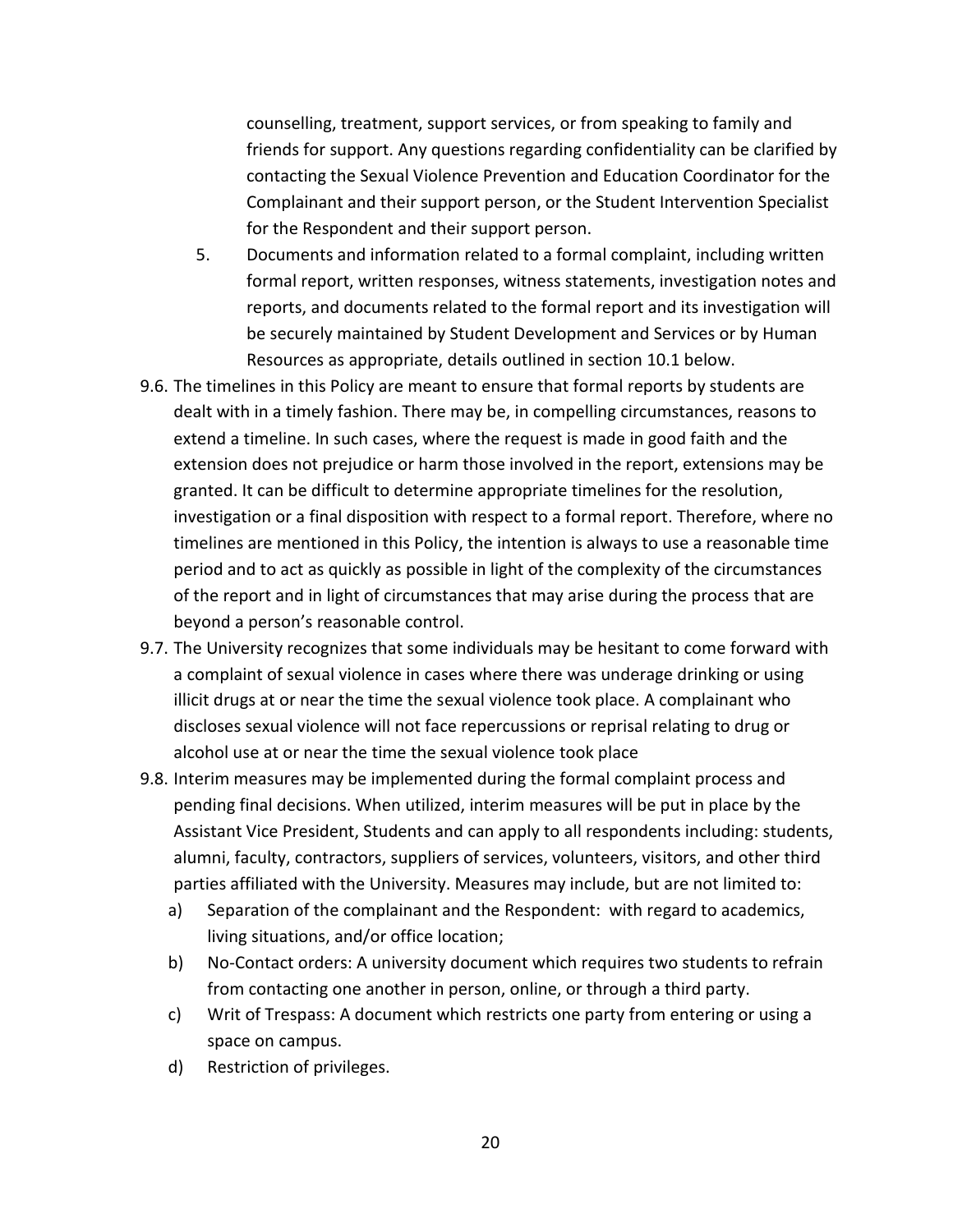- 1. The Sexual Violence Response Committee can review the implementation of interim measures to ensure the measures are appropriate in the circumstances.
- 9.9. Alternative Resolution
	- a) In appropriate circumstances, a complainant may be willing to resolve the situation before an investigation has started, finished or before a decision is made with the Sexual Violence Response Committee. A respondent could also initiate this process by notifying the Student Intervention Specialist. Both parties must consent to this process voluntarily and free from reprisal. At any stage during the process either party may indicate that they would like to end the process or resume investigation. Information collected during this process is not to be used should the investigation continue unless all parties agree.
	- b) Examples of Alternative Resolutions include:
		- 1. Mediation
		- 2. Restorative Justice
		- 3. Education
		- 4. Or other similar methods
	- c) Preference for an alternative resolution can be submitted with the initial complaint report, or before the investigation begins.
	- d) Complainants can speak to the Sexual Violence Prevention and Education Coordinator, and Respondents can speak with the Student Intervention Specialist, for more information about options available.

# <span id="page-20-0"></span>10. Formal Complaint Process

- 10.1. Filing and initiating a formal complaint with Nipissing University
	- a) Student Development and Services is responsible for receiving formal complaints of sexual violence related to students. A formal complaint can be filed under this policy if the Complainant is a currently enrolled student and if the Respondent is a part of the Nipissing Community. In the case where the Respondent is both a student and employee, Student Development and Services and Human Resources will jointly receive the report.
	- b) A formal complaint can be filed with either of the above named offices if the Respondent is a member of the University Community and was a member of the University Community at the time of the incident(s) alleged in the formal complaint.
	- c) If the Respondent's relationship with the University ends and they are no longer at or with the University, the formal complaint process in this Policy may be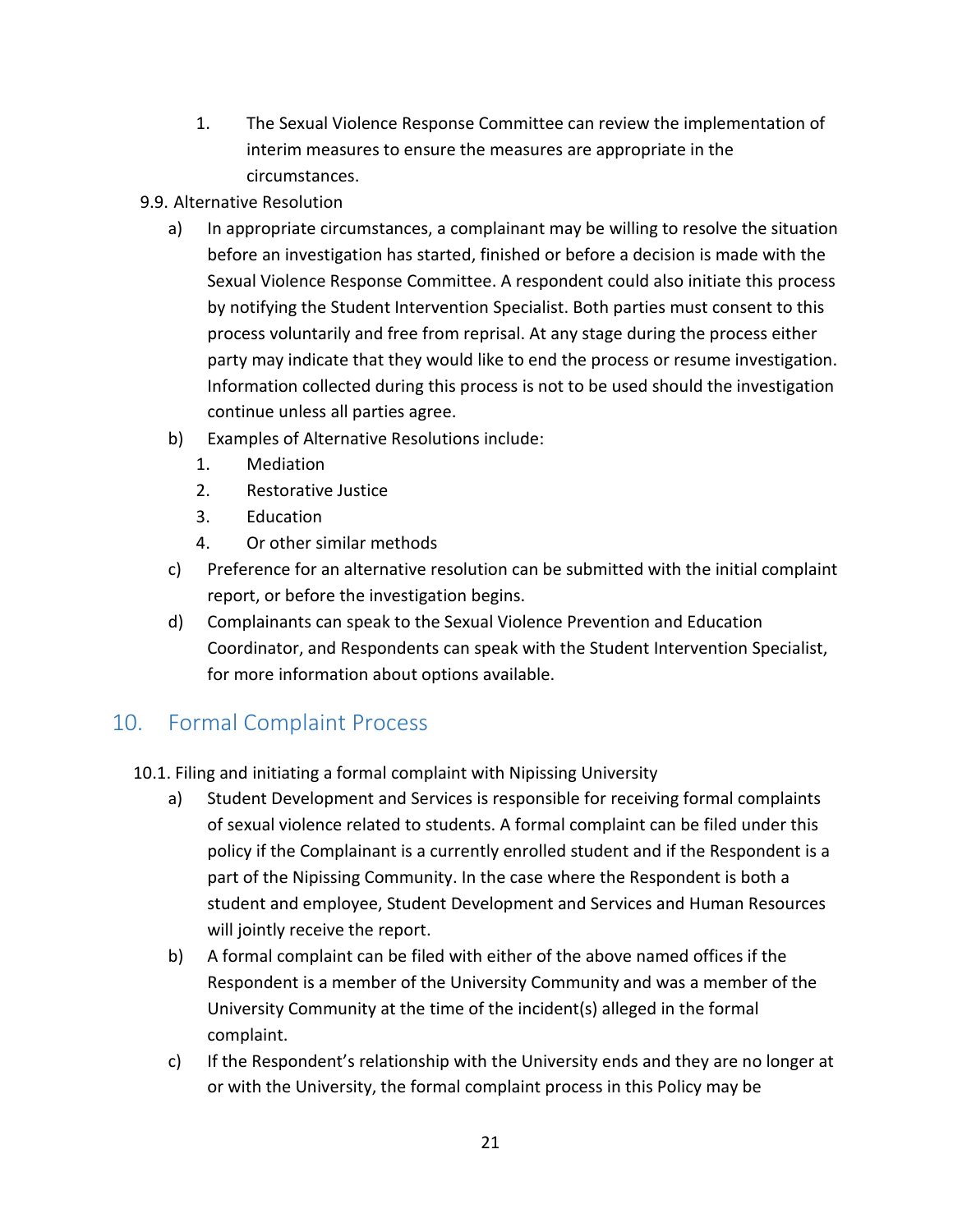suspended. In the event that there is a change in the Respondent's relationship with the University, a conversation will be had with the Complainant about the University's capacity to continue an investigation. If the Respondent returns and once again becomes a member of the University Community, a formal complaint process may resume.

- d) If the Respondent is an employee of Nipissing University, they may be put on paid leave from their position for the duration of the investigation.
- e) Legal considerations may arise during the course of an investigation where the formal complaint process as outlined in this policy may be suspended following a discussion with the Complainant and Respondent. In these circumstances, a Complainant can still seek support from the Sexual Violence Prevention and Education Coordinator and a Respondent can still seek support from the Student Intervention Specialist.
- f) A formal complaint can be typed or written and must include the following information:
	- 1. The student's (Complainant's) name and student number
	- 2. The name of the Respondent (or information that can be used to identify the respondent if name is unknown)
	- 3. Date of the incident
	- 4. Specific details of the incident
	- 5. Any potential witnesses
- g) If a student files a formal complaint directly to Student Development and Services, they must provide all of the information described above.
- h) Upon receiving the formal complaint Student Development and Services will acknowledge receipt, review it if necessary and seek clarification from the Complainant on the information it contains.
- i) Depending on the status of the Respondent, the following offices may be included or involved in the formal complaint process:
	- 1. If the Respondent is a student: Student Intervention Specialist and Student Development and Services
	- 2. If the Respondent is a faculty member or academic employee: Human Resources
	- 3. If the Respondent is a staff member: Human Resources
	- 4. If the Respondent is a University visitor: Human resources and/or Campus **Security**
	- 5. If the Respondent is a student and an Employee: Student Development and Services and Human Resources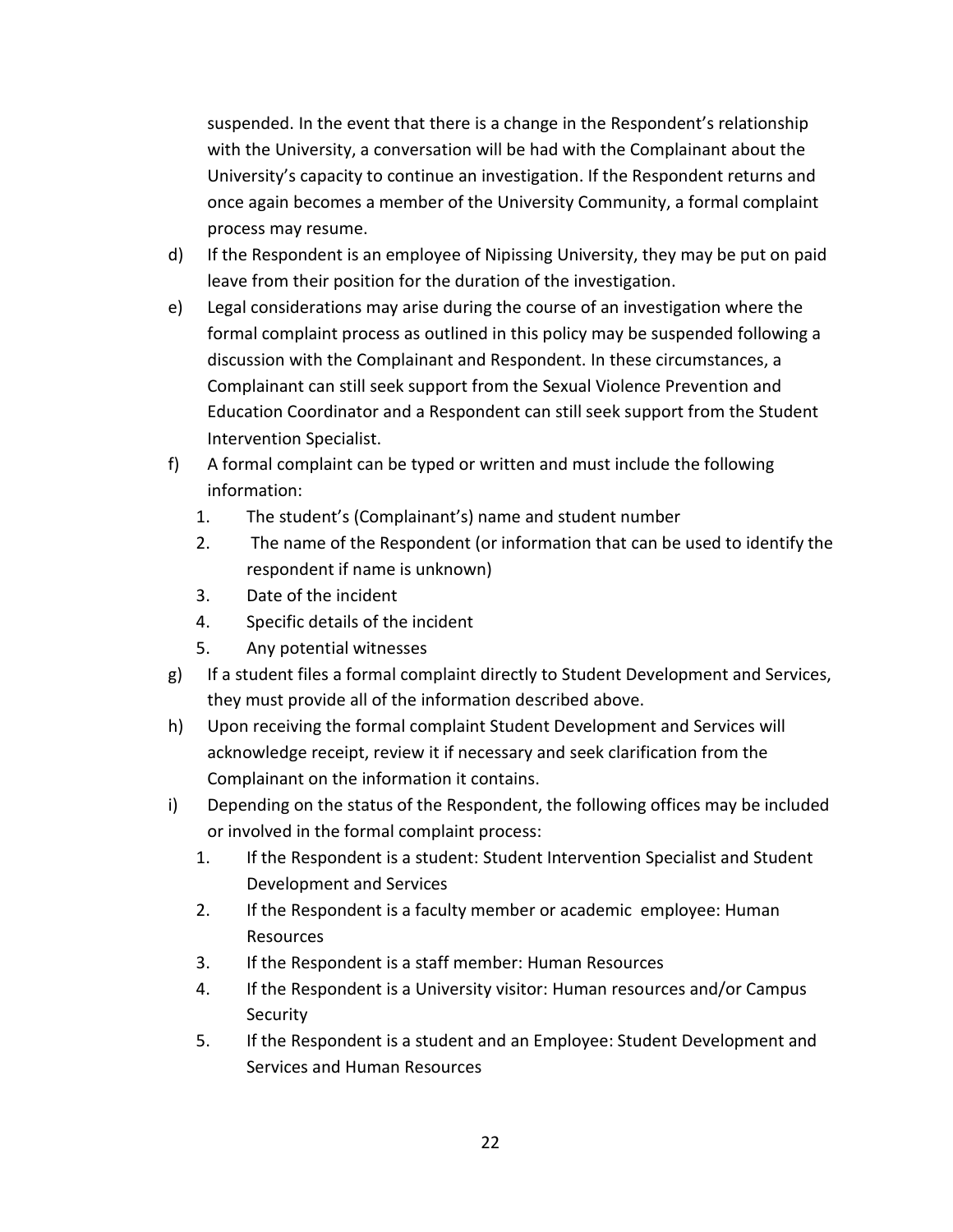- 10.2. Throughout the formal complaint process information regarding a Complainant and Respondents past sexual history will not be considered nor will it have an influence on the process, including the final decision of the Sexual Violence Response Committee
- 10.3. Sexual Violence Response Committee Assessment
	- a) Student Development and Services will provide the report to the Sexual Violence Response Committee (SVRC). The Chair of the Response Committee will be the Assistant Vice President, Students or designate and is non-voting. The SVRC has three voting members who include: Faculty representative; Dean (alternating); and a representative from the Office of Indigenous Initiatives; or appropriate designates. The SVRC will receive training in trauma informed practices for adjudication of incidents of sexual violence. Additionally, whenever possible members of the SVRC will be selected in order to achieve gender parity within the four-member committee. The SVRC may consult with multi-disciplinary professionals or external experts.
	- b) The Response Committee will assess the formal complaint and determine whether the conduct forming the basis of the report appears to fall within the definition of sexual violence as set out in this Policy.
	- c) If the Response Committee considers that the conduct in question appears to fall within the definition of sexual violence as set out in Section 5 of this Policy and meets all requirements of a valid complaint, the SVRC will appoint an Investigator as per Section 10.5(a) of this Policy and inform the Complainant and respondent in writing.
	- d) The Respondent, if the committee considers the conduct in question to fall within the definition of sexual violence as outlined in the policy will be notified in writing of: a summary of allegations, any interim measures, a summary of the investigation process, and sources of support.
	- e) If the Response Committee considers that the conduct does not fall within the definition of sexual violence and requirements of a formal complaint as set out in this Policy, the Response Committee will convey this assessment in writing to the Complainant and inform the Complainant of their right to request a review under 10.3 of this Policy, and will provide the applicable timelines and procedures for requesting this review. In these cases, the Response Committee may also refer the Complainant to another University policy or office as may be applicable or legally required.
- 10.4.A request to review the Response Committee's assessment of the report can be made only if it has determined that the report falls outside the definition of sexual violence as set out in this Policy. If the Complainant disagrees with the determination that the report is outside the definition of sexual violence and requirements of a formal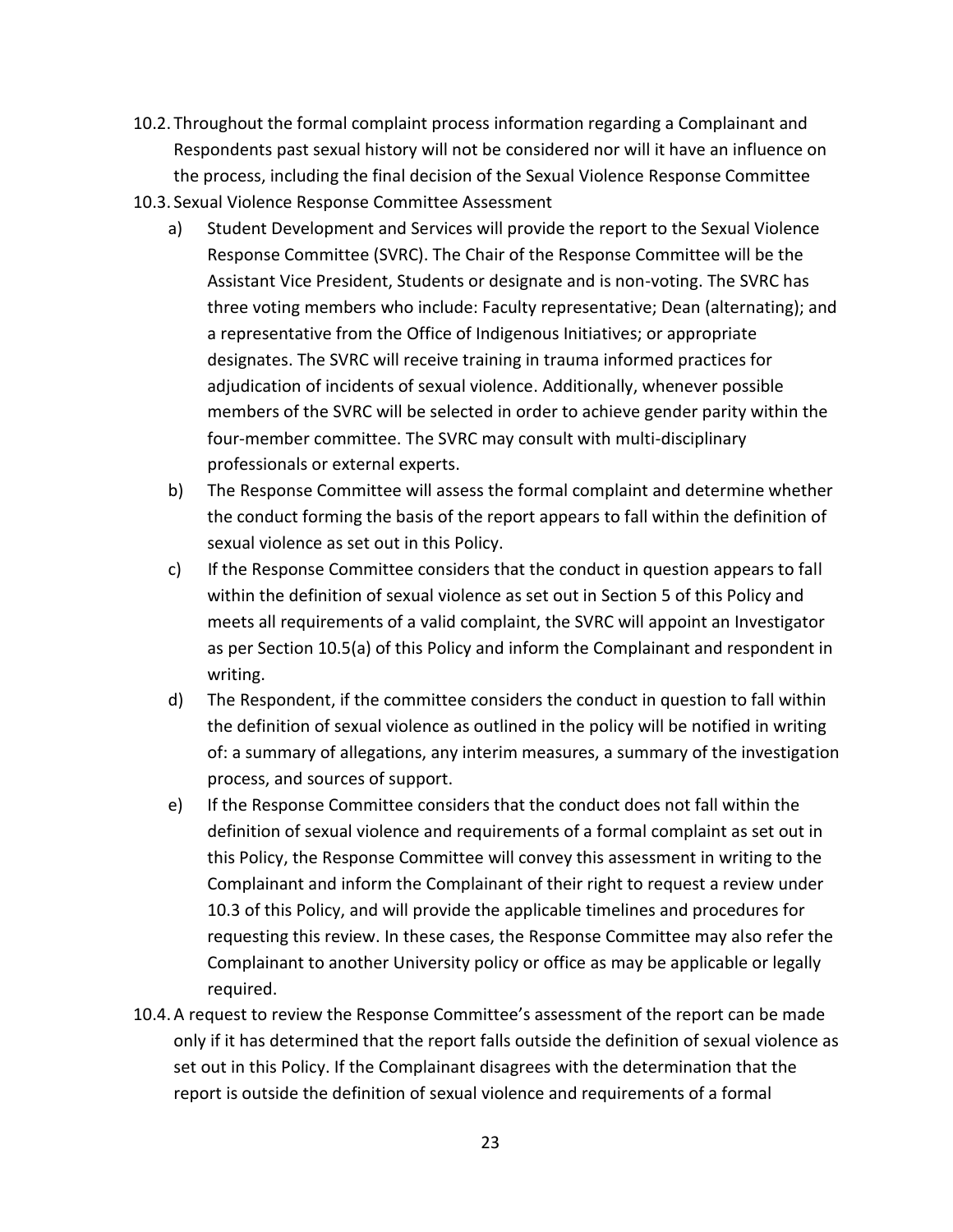complaint as set out in this Policy, then the Complainant may ask the Provost & Vice-President Academic & Research to review the assessment, if the Complainant submits the request in writing within 10 business days after the date of determination. Upon review, the Provost & Vice-President Academic & Research's decision is final and will be communicated to the Complainant in writing.

#### 10.5. Investigation

- a) Where the Response Committee determines that the allegations contained in the report fall within the definition of sexual violence and requirements of a formal complaint as set out in the Policy, the Response Committee will appoint an investigator, with competence in conducting investigations related to allegations of sexual violence, to investigate the allegations contained in the report. Investigator may include an individual internal or external to the university, but in no event will an investigator be in a reporting relationship to any of the parties to the Complaint or have a conflict of interest. University-appointed investigators will be neutral and have appropriate experience and skills in completing investigations relating to issues of sexual violence.
- b) Once an investigator has been appointed, either Human Resources or Student Development and Services will send a written notice to the Respondent and the Complainant, enclosing a copy of the initial complaint submitted by the Complainant and informing them of the name of the investigator. This notice will indicate that the Respondent will have the opportunity to provide the investigator with a written response to the report. Both the Complainant and the Respondent will be provided with a copy of the formal complaint process under this policy along with information about appropriate support services on campus.
- c) The investigation will be carried out in a timely fashion. The investigator will endeavor to meet in person with the parties and any witnesses. The investigator will ask the Respondent to respond in writing to the formal report. If the Respondent does not provide a written response within the time requested, the investigation will proceed in the absence of a written response.
- d) The investigator will then send the Respondent's written response to the Complainant, who can submit a written reply within the time requested by the investigator. If no written reply is provided within the time requested, the investigator will proceed in the absence of a written reply. The Respondent will receive a copy of the reply, if any. The investigator will examine all of the information submitted by the parties as well as any other information gathered during the investigation and conduct all interviews in a fair, impartial and professional manner. The investigator will remind the individuals of the requirement to protect and keep confidential the personal information of the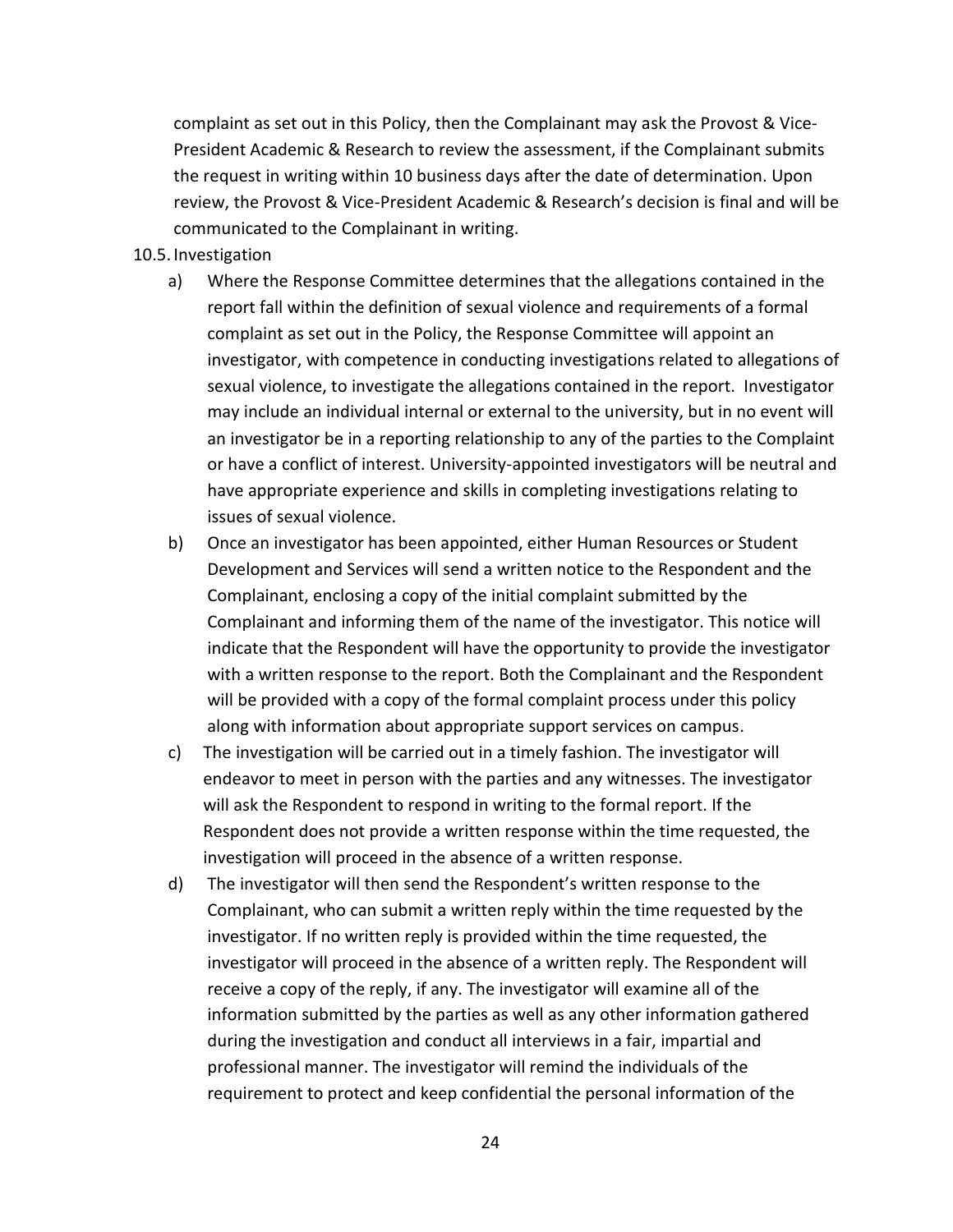persons involved in the investigation, as noted in the confidentiality form signed at the beginning of the reporting process.

- e) The investigator will keep the Response Committee informed on the status of the investigation at regular intervals or at the request of the Response Committee. The officers charged with receiving the report will keep the Complainant and the Respondent informed on the status of the report and of the investigation.
- 10.6. Investigation Report
	- a) Upon completion of the investigation, the Investigator will provide to Student Development and Services or Human Resources, or both, a written confidential report containing the facts and information gathered during the investigation.
	- b) The relevant office named above will send the investigation report to the Complainant(s) and to the Respondent(s) and remind them of the need to protect and keep confidential the personal information of those involved in the investigation and to avoid acts of reprisal. Investigation reports will be treated in a confidential manner in accordance with the Freedom of Information and Protection of Privacy Act. Witness and other personal information will be omitted from the investigator's report when provided to the Complainant(s) and the Respondent(s).
- 10.7. Review of Report and Committee Meetings
	- a) Student Development and Services or Human Resources will send a copy of the report, the response and the written replies as well as the final investigation report to the members of the Response Committee who will review the report.
	- b) After this documentation is provided to the Response Committee, the Chair of the Response Committee will convene a meeting at which the Response Committee will formally consider the matter and send a written notice of the meeting to the Complainant and the Respondent. The notice will indicate the time, place and purpose of the meeting and will provide notice of all issues to be considered at the Response Committee's meeting. This notice will indicate that the Complainant and Respondent have the opportunity, but not the obligation, to meet in person with the Response Committee and to submit any new information or make written submission relevant to the official complaint or the investigators report. If the Complainant or the Respondent do not attend the meeting, the Response Committee will proceed in their absence.
	- c) All meetings of the Response Committee will be conducted in person, unless agreed to by all parties, and in private. If requested, appropriate accommodations will be made for all parties to attend in person with steps taken to prevent the Complainant and Respondent from meeting face to face.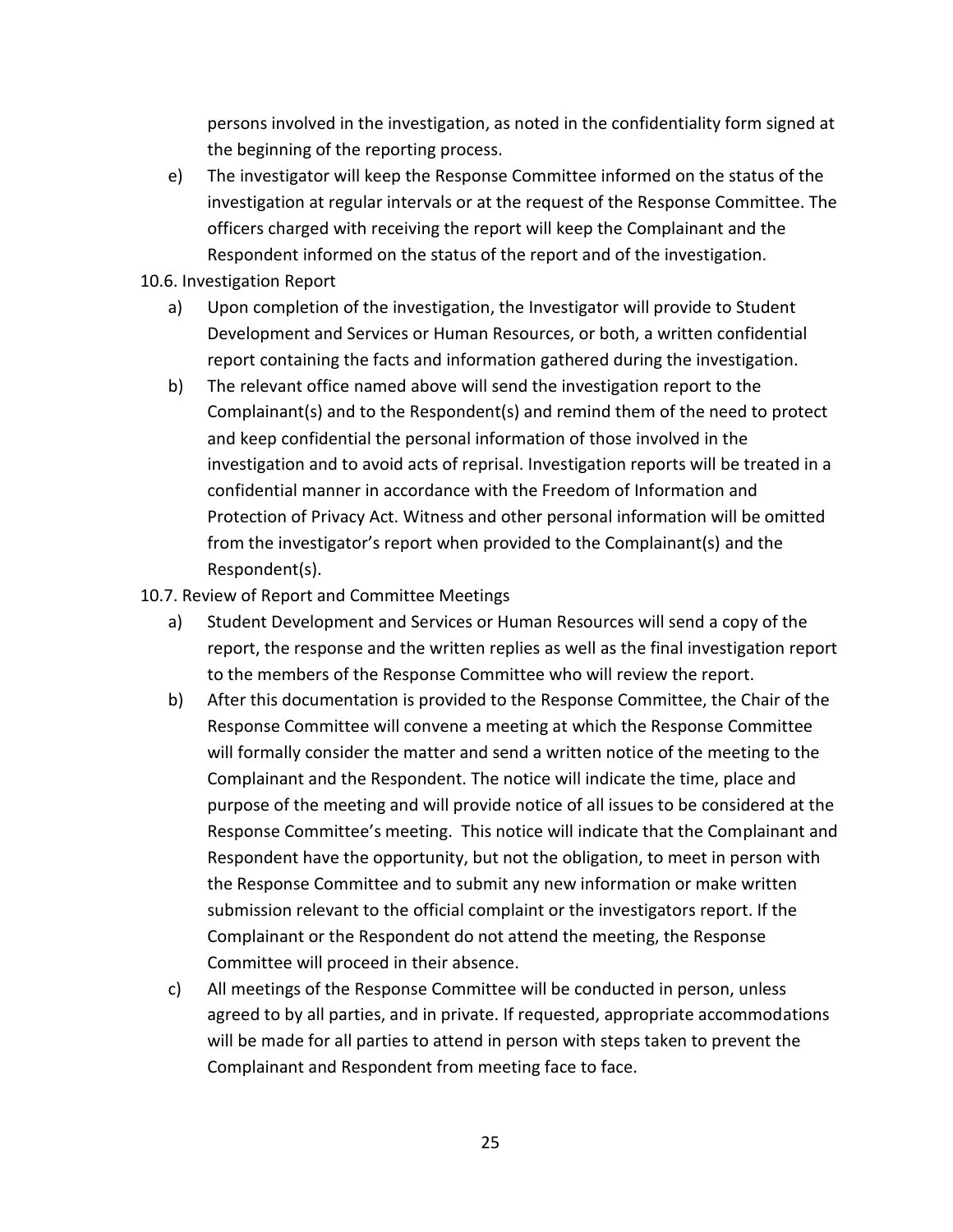- d) As indicated in section 10.6 (b) the Complainant and the Respondent have the opportunity, but not the obligation, to attend any portions of the Response Committee's meetings at which the Response Committee is receiving representations from the parties in accordance with section 10.6 (d) below. If the Complainant and/or the Respondent choose to involve support person(s) as contemplated by section 8.4 of this Policy, the support person(s) can attend as an observer only and may not speak on behalf of or represent the Complainant or Respondent.
- e) The Complainant and the Respondent will be afforded the opportunity to make written and oral presentations to the Response Committee at the meeting, including representations on the investigation report and on any potential corrective action or other measures. The Complainant and the Respondent are expected to speak for themselves. Members of the Response Committee may ask questions of the Complainant and the Respondent. If the Committee requires further information they may return to the investigator for further investigation.
- f) The Response Committee will ensure that the Complainant and the Respondent are given the opportunity to know and respond to information that it intends to rely upon in making the decisions and recommendations.
- 10.8. Decision of the Review Committee
	- a) Upon reviewing and considering the final investigation report and any representations made by the Complainant and the Respondent or other person at its meeting with them, the Response Committee will:
		- 1. Consider any process issues raised concerning the investigation.
		- 2. Decide whether the Respondent has engaged in any conduct contrary to this Policy.
		- 3. Decide what corrective or other action, if any, is appropriate to remedy the policy violation, to prevent future policy violations by the Respondent or others and to ensure the safety of all individuals.
	- b) The decisions and any associated consequences of the Response Committee and the reasons in support of it must be in writing and be delivered to the Complainant(s) and to the Respondent(s). Whenever appropriate the Complainant(s) will receive information in advance of the Respondent(s). Additionally, the Sexual Violence Prevention and Education Coordinator will be available to work with the Complainant to address plans for safety and wellness. The Complainant will be advised of the outcome of the investigation and any corrective action taken. In addition, it may be deemed necessary to share further information if withholding that information may impede a Complainant's or Respondent's ability to continue their studies in a safe environment.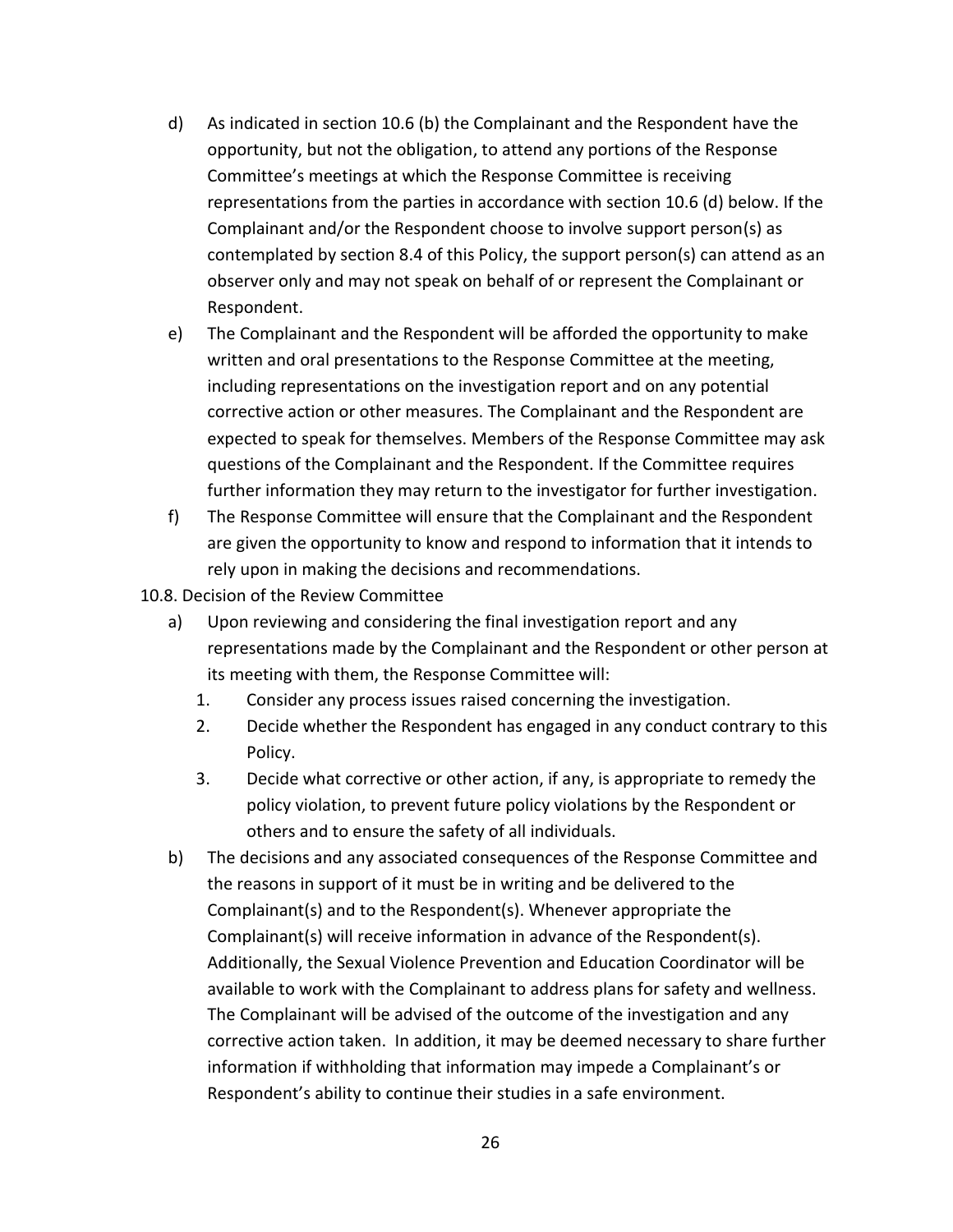- c) Consequences or measures in response to sexual violence will depend on the circumstances, on the severity of the conduct, on any mitigating factors and on applicable collective agreements or other University policies. If a Respondent is found to have engaged in conduct contrary to this Policy, consideration will be given to imposing appropriate sanctions on the Respondent, to taking steps to prevent the reoccurrence of similar incidents in the future, to addressing the negative impact of the incident on the Complainant, and to ensuring or enhancing the safety of all individuals. The following list provides examples of consequences and measures and is not meant to be exhaustive nor necessarily representative of a progression of consequences or measures:
	- 1. A letter of apology;
	- 2. Attendance at educational sessions on the impact of sexual violence;
	- 3. No contact order;
	- 4. Writ of Trespass;
	- 5. Restricted or prohibited access to University campuses and/or services;
	- 6. For student employees discipline up to and including termination;
	- 7. For students' suspension or expulsion from the University, with or without ongoing restrictions or prohibitions on access to University property.
- d) If interim measures were in place prior to the investigation and the decision of the review committee states that no sexual violence happened, interim measures may be removed.

## <span id="page-26-0"></span>11. Appeal Process

11.1. The appeal must be made in writing to the Assistant Vice President, Students. Following receipt of the appeal, the Assistant Vice President, Students will contact the Provost & Vice President Academic and Research (PVPAR). The (PVPAR) will be responsible for reviewing all of the information collected and the process followed by the SVRC to determine if either of the grounds for appeal are present. The PVPAR is not responsible for reviewing any consequences or measures imposed by the SVRC. The PVPAR will receive sexual violence and procedural fairness training. The PVPAR may consult with multi-disciplinary professionals or external experts.

#### 11.2. Appeal

- a) The appeal is of a final decision of the Response Committee.
- b) An appeal can only be made by either the Complainant or the Respondent.
- c) The appeal must be made in writing and within 10 business days after the date of the final decision that is the subject of the appeal.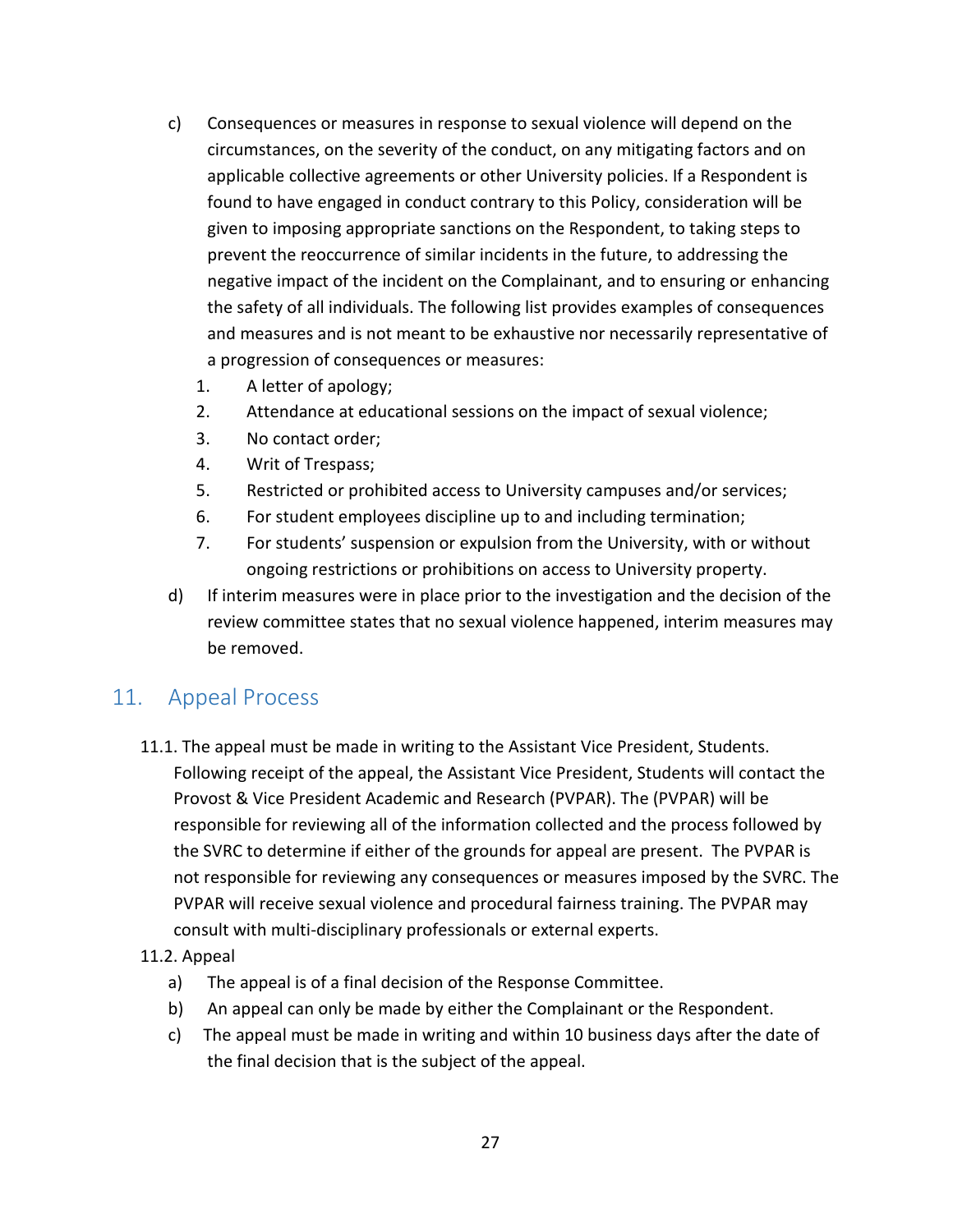- d) The written appeal must include the reasons for the appeal, the reasons why the appeal should be granted, the arguments in support of the appeal and the outcome sought.
- e) Appeals must be based on one of the following two grounds. The person seeking to appeal must demonstrate that:
	- 1. There has been a fundamental procedural error in the making of the final decision and that such an error caused or will cause actual prejudice to the person seeking the appeal; or,
	- 2. There are new facts relevant to the final decision that were not available and could not have been provided to the Response Committee.
- f) The following is a non-exhaustive list of some of the examples of situations where an appeal would not meet the requirements of this section:
	- 1. The appeal asks for review of a consequence or measure that has not yet been fully decided or approved;
	- 2. The appeal repeats arguments made at the meeting of the Response Committee or in written submissions and does not provide any new information relevant to the final decision;
	- 3. The appeal is based only on a disagreement with a finding of fact, including findings made about the credibility of witnesses;
	- 4. The appeal raises new arguments that were not made, but could have been made at the Response Committee meeting or in written submissions or to the appropriate Manager/Supervisor or University governing body; and
	- 5. The appeal amounts to a mere speculation or a bold statement of a procedural error causing prejudice and does not provide detailed and convincing information to establish the error and to establish a link between the error and the actual prejudice or a reasonable expectation of prejudice to the person seeking the appeal.
- 11.3. The appeal process is conducted in writing. The Complainant and Respondent, as the case may be, do not need to respond to the appeal unless the PVPAR sends a letter requesting them to do so.
- 11.4. The PVPAR reviews the appeal, determines whether the appeal meets the requirements of the paragraph 11.2 (e) of this Policy and makes the decision either dismissing or granting the appeal. All decisions of the PVPAR are final. If an appeal is granted by the PVPAR, the SVRC will be reconstituted with a new panel of members and a new investigator appointed to conduct a new investigation.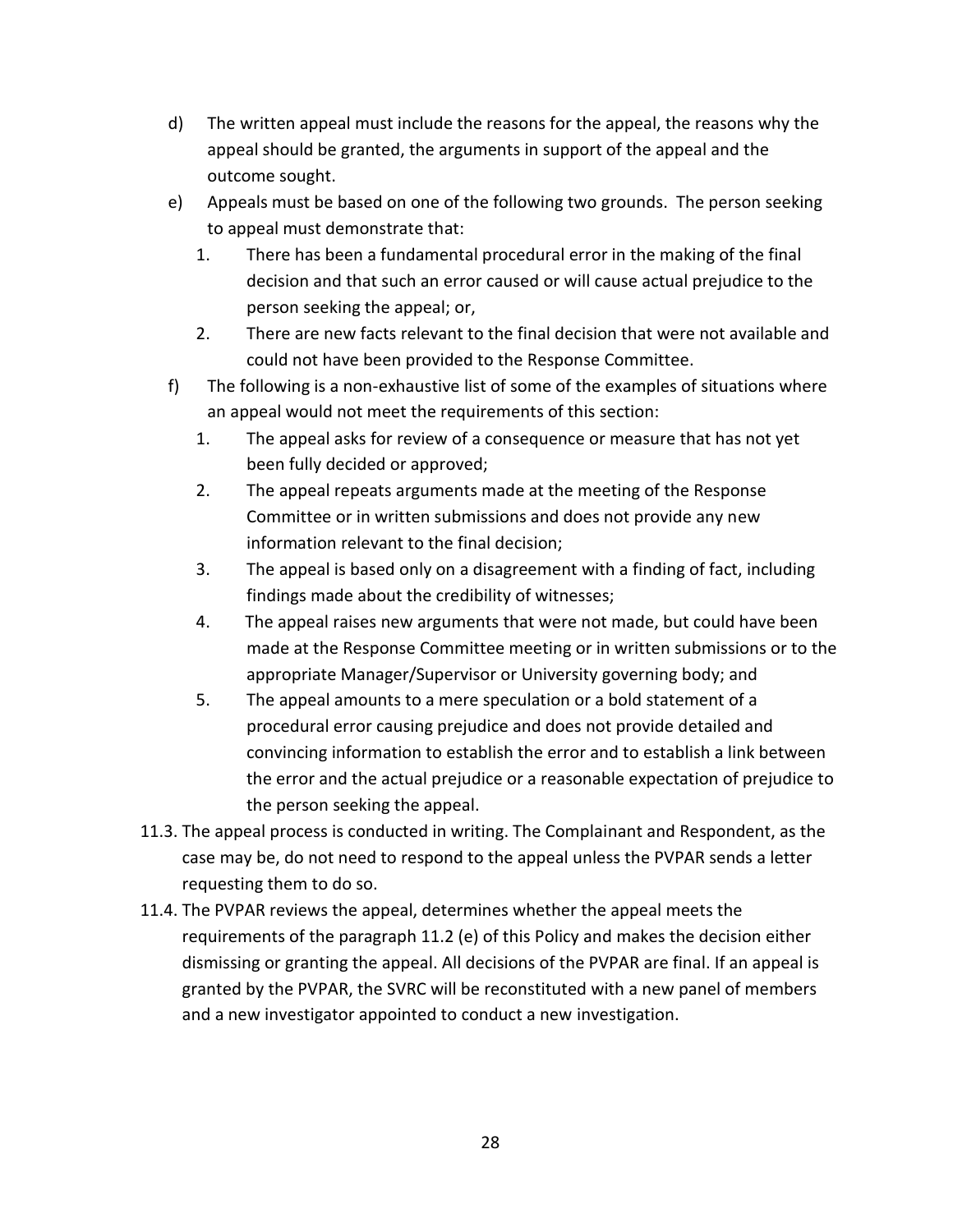# <span id="page-28-0"></span>12. Maintenance of Statistics

- 12.1. Statistics will be maintained as per the regulations outlined in Bill 132 and subsequent legislation. Anonymous statistics will be collected from Student Development and Services and Campus Security.
- 12.2. The Board of Governors will receive and review an annual report on sexual violence from Student Development and Services. This annual report will include the following:
	- a) The number of times supports, services and accommodations relating to sexual violence have been requested by students.
	- b) Information about the types of supports, service and accommodations requested.
	- c) Education and prevention programming that has been implemented to promote the awareness of both supports and services that are available to students.
	- d) The number of incidents and formal reports of sexual violence made to Campus Security and Student Development and Services.
		- 1. Because of the nature of response for incidents of sexual violence combined with the need for confidentiality, it is possible that the number of times support services and accommodations are requested may represent multiple support requests from a single student.
- 12.3. This Policy falls under the jurisdiction of the Provost and Vice President, Academic and Research, and the Vice President, Finance and Administration. The interpretation and application of this Policy is the responsibility of the Assistant Vice President, Students.

To prevent delay, when positions authorized to exercise responsibility under this Policy are vacant or during the unavailability of persons holding these positions, a designate may be appointed to exercise their authority under this Policy.

## <span id="page-28-1"></span>13. Review of Policy

- 13.1. The University recognizes that appropriately addressing sexual violence on campus is an evolving issue and that the University will revisit this Policy and its associated resources, and other related and existing University policies, on a regular basis.
- 13.2. Student Development and Services is responsible for the review and implementation of this Policy. This review will be done with involvement from stakeholder groups. This Policy will be reviewed at least once every three years.
- 13.3. Updates to the following information contained in this Policy do not require additional approval: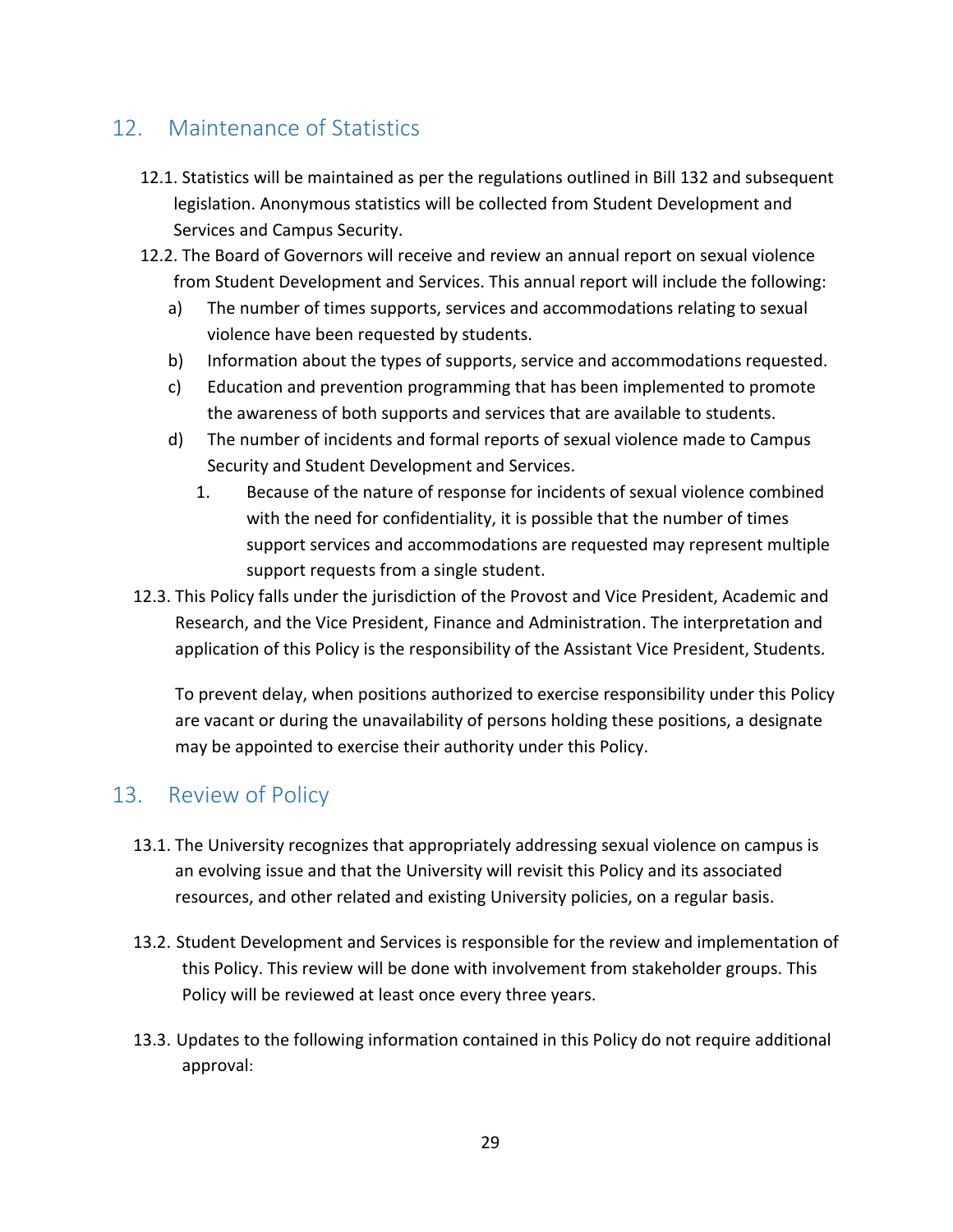- a) The supports and services outlined in section 8 of this Policy;
- b) The identity of the officials, offices and departments at the University that provide information about supports, services and accommodations or that receive formal reports.

## <span id="page-29-0"></span>14. Related Legislation

Ontario Bill 132, Sexual Violence and Harassment Action Plan Act (Supporting Survivors and Challenging Sexual Violence and Harassment), 2016

O. Reg. 131/16: Sexual Violence at Colleges and Universities

Ontario Human Rights Code

Freedom of Information and Protection of Privacy Act (FIPPA)

## <span id="page-29-1"></span>15. Related Policies and Procedures of Nipissing University

Code of Student Rights and Responsibilities

Emergency Management Plans

Harassment and Discrimination Policy and Procedures

Respectful Workplace & Harassment Prevention Policy

Nipissing University would like to acknowledge the work of the following institutions and groups for informing the content of this Sexual Violence Prevention, Support and Response Policy. Acknowledgment and thanks to:

Brock University

Canadore College

Carleton University

Concordia University of Edmonton

McMaster University